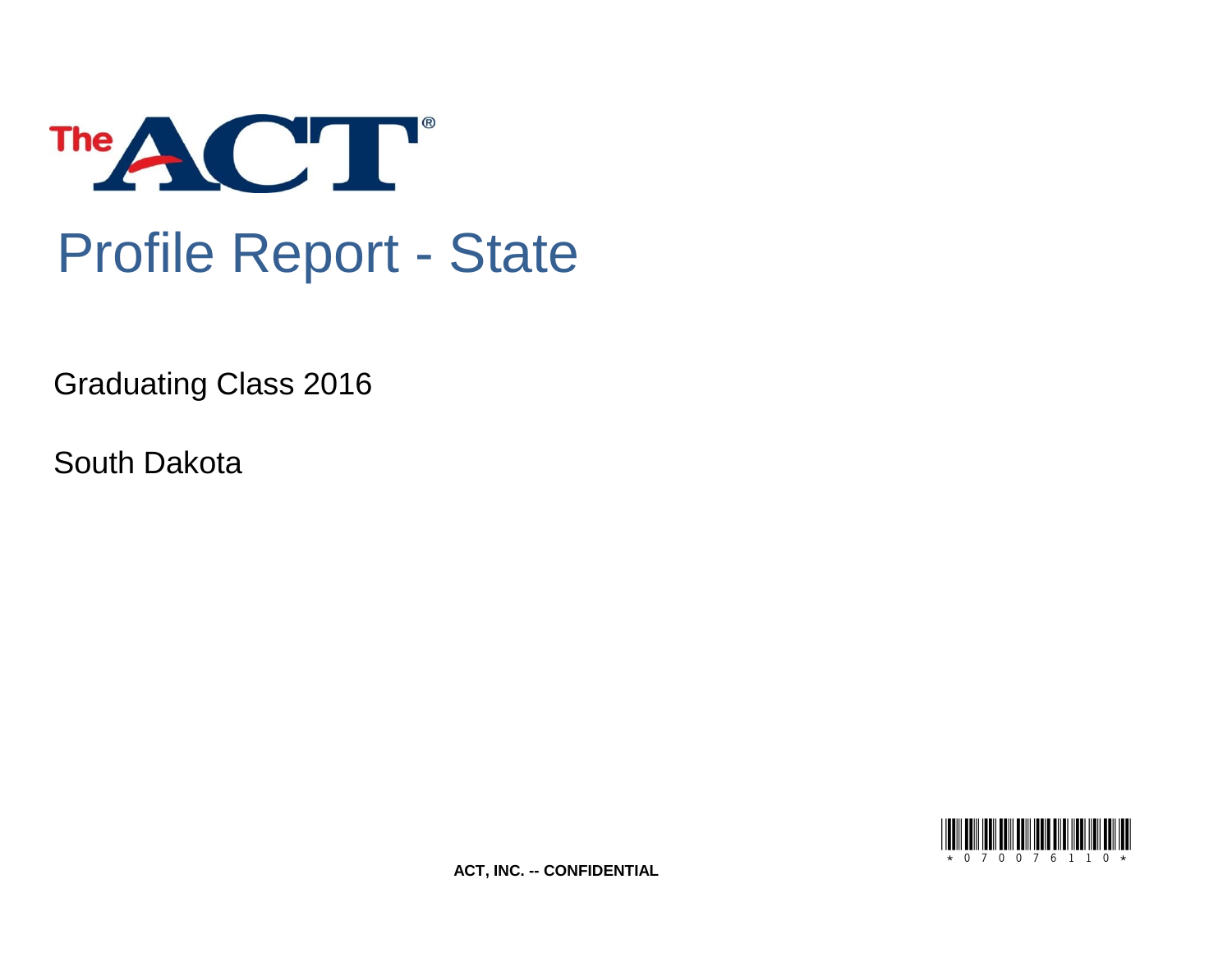# New to your 2016 Profile Report

In Fall 2015, ACT introduced additional test scores and indicators to provide students and educators with more insight into critical aspects of college and career readiness. Tables for these new scores and indicators (Writing scores from enhanced design, ELA score, STEM score, Understanding Complex Texts Indicator, and Progress Toward Career Readiness Indicator) are included in this report to describe available data. To determine where the new scores are summarized in this report, please consult the Table of Contents.

- **Writing scores:** Writing scores describe core writing competencies valued by high school and college educators. These competencies are summarized by the writing scores. Writing scores from test events before September 2015 will be reported on the 2-12 scale. Writing scores from test events on or after September 2015 will be reported on the 1-36 scale.
- **ELA:** The English Language Arts (ELA) score is based upon student scores in ACT English, Reading, and Writing, and is intended to represent a measure of students' overall literacy skills. This score utilizes ACT's customary 1-36 scale.
- **STEM:** In response to the national focus on student performance in Science, Technology, Engineering, and Mathematics (STEM), a STEM score was developed to gauge students' overall performance in mathematics and science. This score, driven by ACT Matehmatics and Science scores, ranges from 1 to 36. Test scores from previous years have been calculated.
- **Understanding Complex Texts Indicator:** The Understanding Complex Texts indicator represents students' progress toward understanding the complex written material encountered in college and careers. The indicator is reported in three proficiency levels: Below Proficient, Proficient, and Above Proficient.
- **Progress Toward Career Readiness Indicator:** Progress toward career readiness indicator is based upon the ACT Composite score, representing the level at which students perform relative to the National Career Readiness Certificate (NCRC). Symbolizing attainment of workplace employability skills critical to job success, this indicator is reported in four levels: Progress Needs Improvement, Progress Toward Bronze NCRC, Progress Toward Silver NCRC, and Progress Toward Gold NCRC.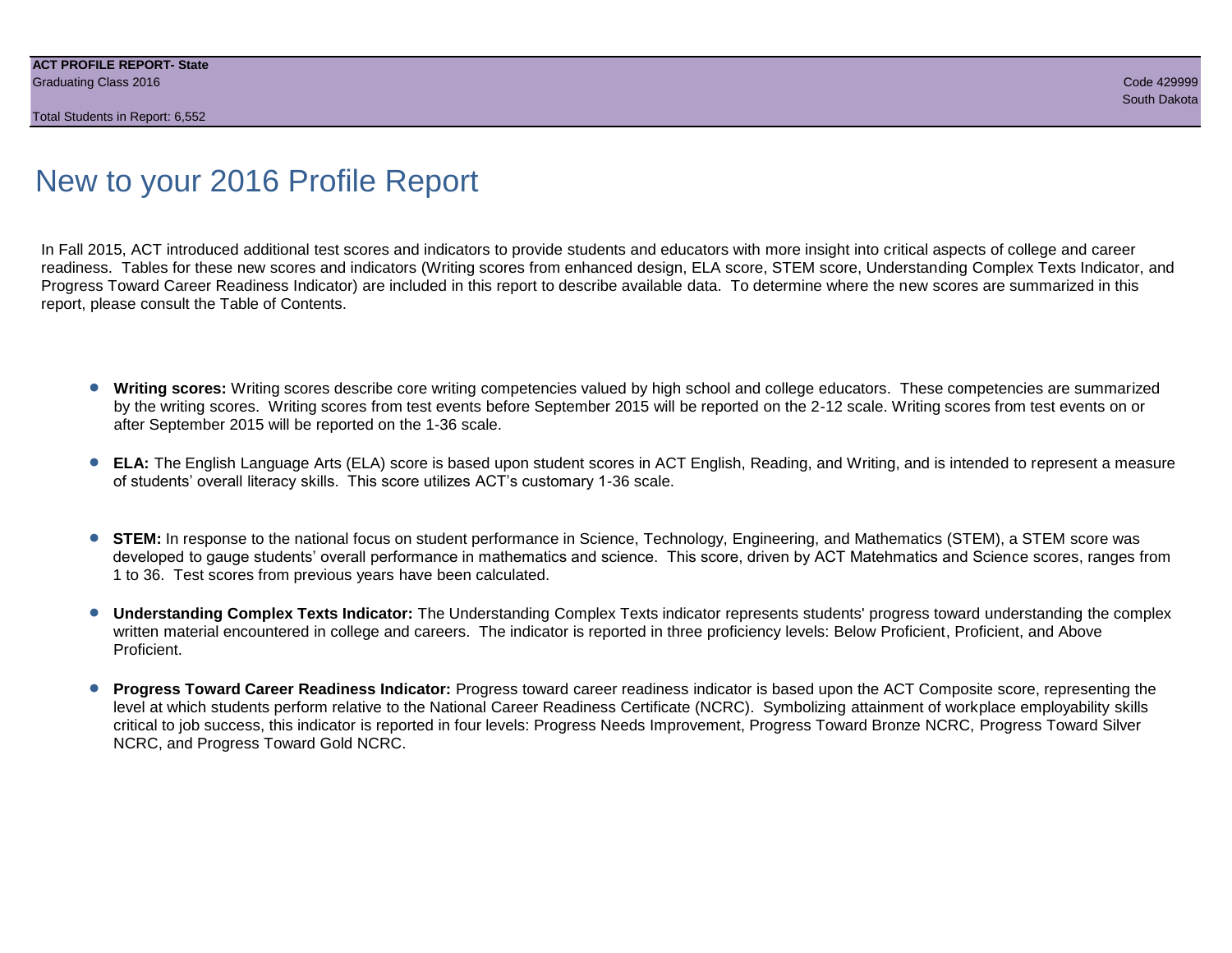| <b>ACT PROFILE REPORT - State</b> | <b>PAGE</b> |
|-----------------------------------|-------------|
| Graduating Class 2016             | Code 429999 |

| Section I: Executive Summary<br>Percent of Your Students Ready for College-Level Coursework<br>Five Year Trends-Percent of Students Who Met College Readiness Benchmarks<br>Five Year Trends-Average ACT Scores<br>Five Year Trends-Average ACT Scores by Level of Preparation<br>Five Year Trends-Percent and Average Composite Score by Race/Ethnicity<br>Five Year Trends-Achievement in STEM<br><b>Proficiency Toward Understanding Complex Text</b><br>Average ACT College Reportable Scores by Test Session Duration<br>Percent of Students Who Met College Readiness Benchmark Scores by Test Session Duration | Page 5  |
|-----------------------------------------------------------------------------------------------------------------------------------------------------------------------------------------------------------------------------------------------------------------------------------------------------------------------------------------------------------------------------------------------------------------------------------------------------------------------------------------------------------------------------------------------------------------------------------------------------------------------|---------|
| Section II: Academic Achievement<br>ACT Score Distributions, Cumulative Percentages, Averages, and Quartile Values<br>Average ACT Composite Scores for Race/Ethnicity by Level of Preparation<br>Average ACT Scores by Race/Ethnicity<br>Average ACT Composite Scores for Gender by Level of Preparation<br>Average ACT Scores by Gender                                                                                                                                                                                                                                                                              | Page 11 |
| Section III: College Readiness & Impact of Course Rigor<br>Percent of Students in College and Career Readiness Standards (CCRS) Score Ranges<br>Percent of Students Who Met ACT College Readiness Benchmark Scores by Gender and Race/Ethnicity<br>Progress Toward National Career Readiness Certificates<br>College Readiness Benchmark Percent and Average ACT Scores by Overall High School Curriculum<br>College Readiness Benchmark Percent and Average ACT Scores by Content-Specific Curriculum<br>College Readiness Benchmark Percent and Average ACT Scores by Common Course Patterns                        | Page 17 |
| Section IV: Career and Educational Aspirations<br>Distribution of Planned Educational Majors for All Students by College Plans<br>Average ACT Composite Scores for Racial/Ethnic Groups by Post-Secondary Educational Aspirations<br>Students' Score Report Preferences at Time of Testing                                                                                                                                                                                                                                                                                                                            | Page 23 |
| Section V: Optional Writing Test Results<br>Average ACT Total Writing and English/Language Arts Scores by Race/Ethnicity and Gender                                                                                                                                                                                                                                                                                                                                                                                                                                                                                   | Page 27 |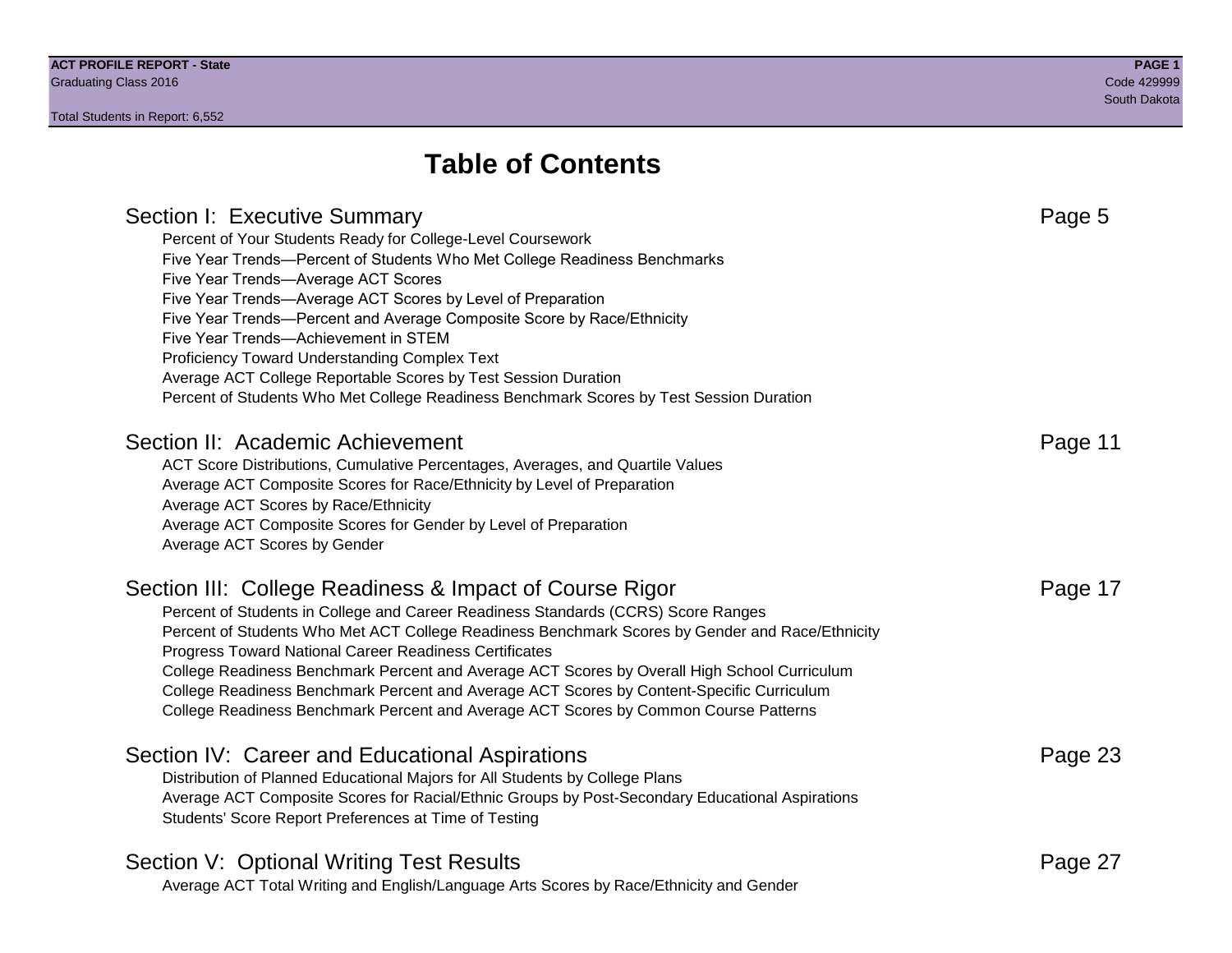This report provides information about the performance of your 2016 graduating seniors who took the ACT as sophomores, juniors, or seniors; and self-reported at the time of testing that they were scheduled to graduate in 2016. Beginning with the Graduating Class of 2013, all students whose scores are college reportable, both standard and extended time tests, are now included in the report.

This report focuses on:

**Performance** - student test performance in the context of college readiness

**Access** - number of your graduates exposed to college entrance testing and the percent of race/ethnicity participation

**Course Selection** - percent of students pursuing a core curriculum

**Course Rigor** - impact of rigorous coursework on achievement

**College Readiness** - percent of students meeting ACT College Readiness Benchmark Scores in each content area

**Awareness** - extent to which student aspirations match performance

**Articulation** - colleges and universities to which your students send test results

Each year, test data for a school, district, and the state represents a different cohort of students. ACT encourages educators to focus on trends (3, 5, 10 years), not year-to-year changes. Such changes can represent normal – even expected – fluctuations. On the other hand, trend lines offer more insight into what is happening in a school, district, or the state.

Furthermore, ACT encourages educators to measure student performance in the context of college readiness measures. The focus should be on the number and percentage of students who met or exceeded ACT's College Readiness Benchmark Scores, a measure that is much more meaningful and understandable than an average composite score for a group of students.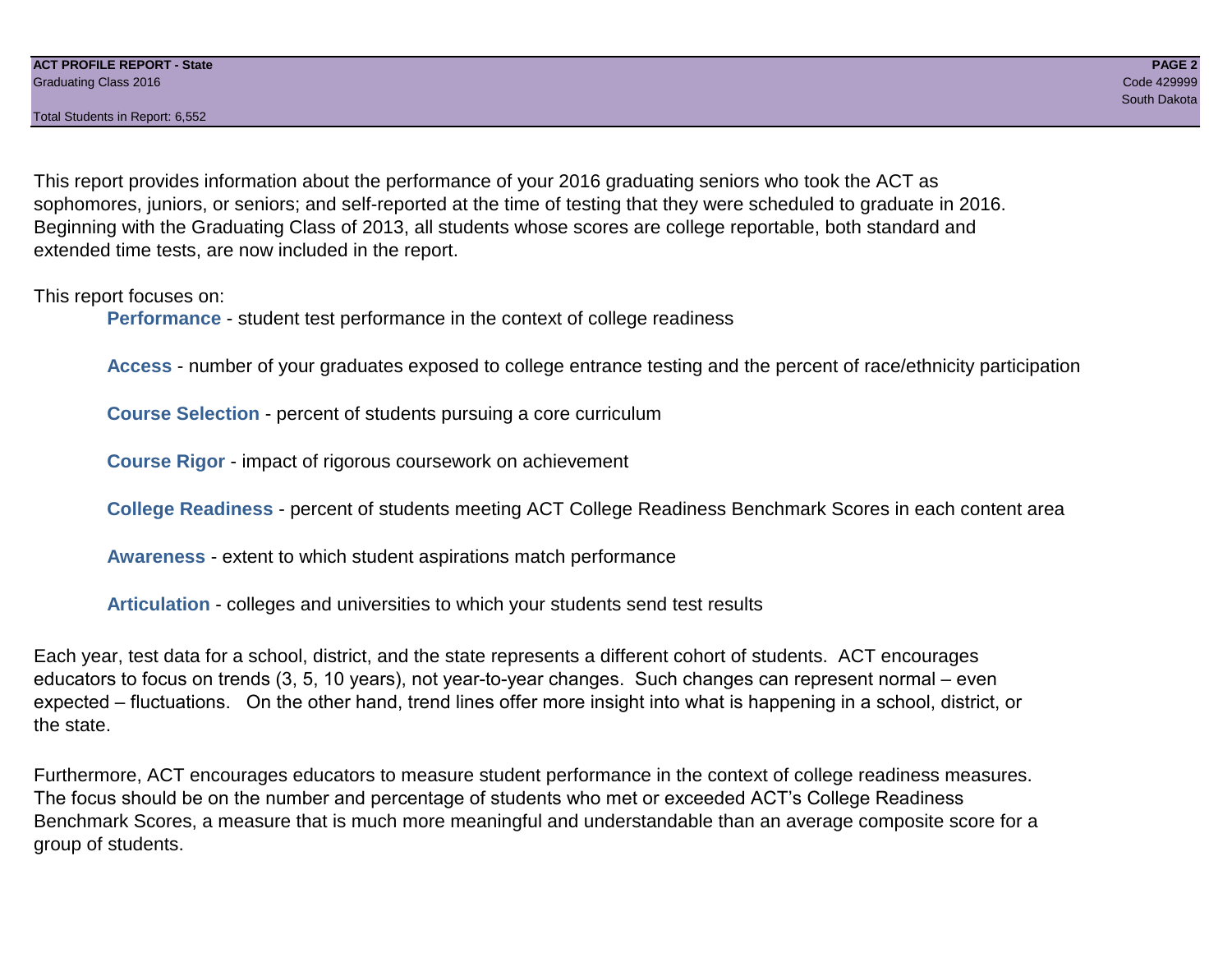# **The ACT is a curriculum-based measure of college readiness. ACT components include:**

Tests of academic achievement in English, math, reading, science, and writing (optional) High school grade and course information Student Profile Section Career Interest Inventory

# **The ACT:**

Every few years, ACT conducts the **ACT National Curriculum Survey** to ensure its curriculum-based assessment tools accurately measure the skills high school teachers teach and instructors of entry-level college courses expect. The ACT is the only college readiness test designed to reflect the results of such a survey.

ACT's **College Readiness Standards** are sets of statements intended to help students, parents and educators understand the meaning of test scores. The standards relate test scores to the types of skills needed for success in high school and beyond. They serve as a direct link between what students have learned and what they are ready to do next. The ACT is the only college readiness test for which scores can be tied directly to standards. *Connecting College Readiness Standards to the Classroom* interpretive guides can be found at www.act.org/content/act/en/education-and-career-planning/college-and-career-readiness-standards.html.

Only the ACT reports **College Readiness Benchmark Scores** – A benchmark score is the minimum score needed on an ACT subject-area test to indicate a 50% chance of obtaining a B or higher or about a 75% chance of obtaining a C or higher in the corresponding credit-bearing college courses, which include English Composition, Algebra, Social Science, Biology and STEM. These scores were empirically derived based on the actual performance of students in college.

| College Course/Course Area | <b>ACT Score</b> | <b>Benchmark Score</b> |
|----------------------------|------------------|------------------------|
| <b>English Composition</b> | English          | 18                     |
| Algebra                    | Mathematics      | 22                     |
| <b>Social Sciences</b>     | Reading          | 22                     |
| Biology                    | Science          | 23                     |
| <b>ISTEM</b>               | <b>STEM</b>      | 26                     |

For more information, go to www.act.org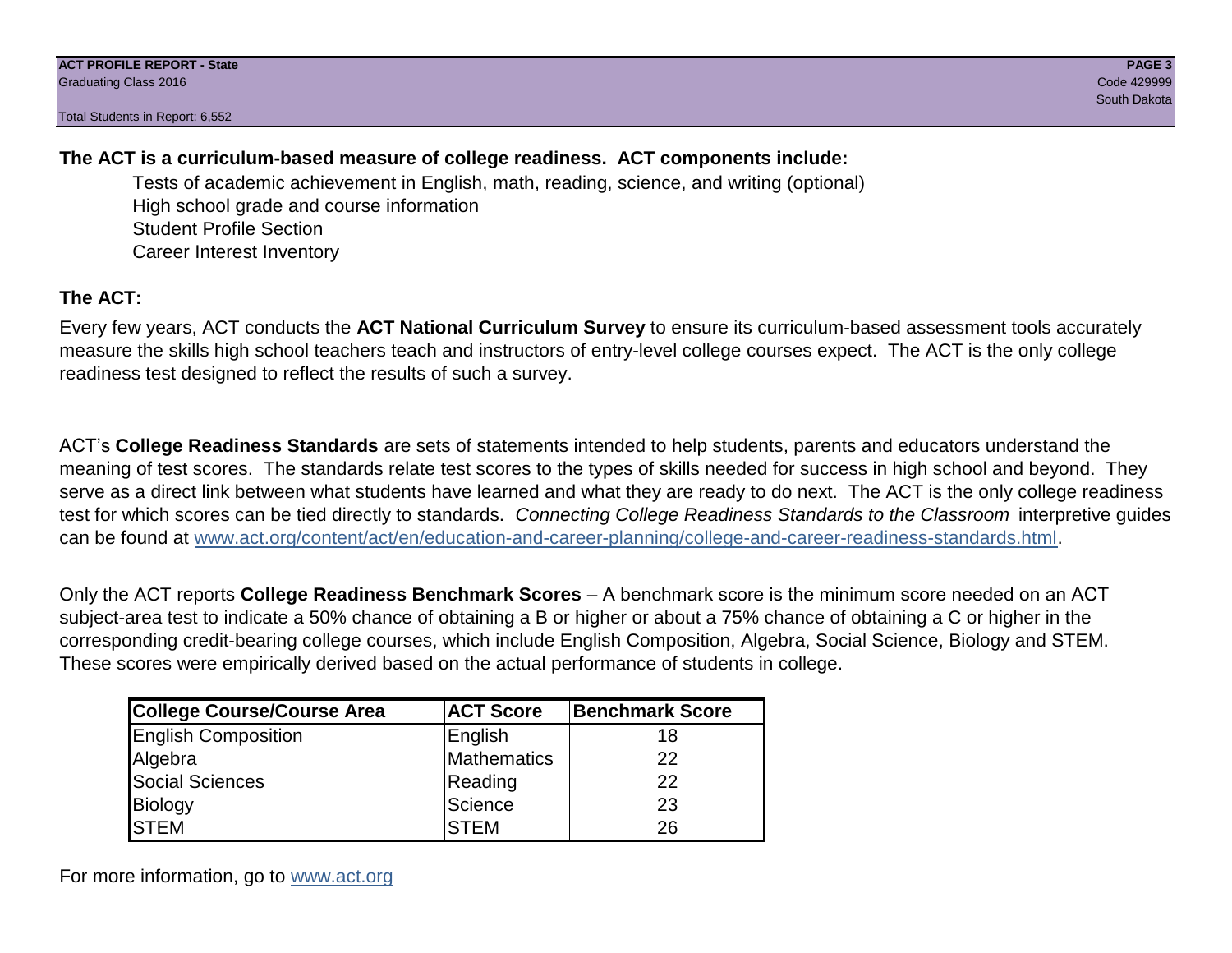# **How to Improve Scores and Increase College Readiness**

33% of your students met all four ACT College Readiness Benchmark Scores (Table 1.1). To improve students' scores and increase the percentage of students identified as college ready, ACT suggests:

PROVIDING ACCESS FOR ALL STUDENTS TO TAKE THE ACT: 6,552 of your students are included in this report (the 'cohort'). Increasing access insures that more students have the opportunity to consider college and allows the reader to use this report to evaluate how well courses and instructional programs are preparing students for college and work.

MAKING CORE CURRICULUM A PRIORITY: Emphasize the need for all students to develop college and work ready skills, regardless of postsecondary aspirations. 87% of the students in the cohort reported taking courses that would be considered 'Core or More' (Table 1.4).

MAKING SURE STUDENTS ARE TAKING THE RIGHT KINDS OF COURSES: Table 3.8 reports 3% of the cohort took less than three years of math courses. Of these students, 13% were college ready. 17% of the cohort reported taking a course sequence of Algebra I, Algebra II, and Geometry. 19% of these students were college ready. In comparison, 60% of the students who took 3 or more years of math beyond Algebra I, Algebra II, and Geometry were college ready. Getting more students ready for Algebra prior to 9th grade will increase the chances that students will be prepared for and take advanced-level math courses.

Similarly, Table 3.8 reports 5% of the cohort took less than three years of natural science courses. 21% of these students were college ready. In comparison, 47% of students who took at least three years of science coursework were college ready.

EVALUATING RIGOR OF COURSES: Table 3.1 reports the percentage of students falling in each of the ACT College Readiness Standards score ranges. For example, approximately 39% of the cohort fall into the lowest three Mathematics score ranges. To increase these students' achievement, identify the standards they should focus on next by accessing ACT's College Readiness Standards at www.act.org/standard.

PLAN GUIDANCE ACTIVITIES BASED ON STUDENTS' CAREER AND COLLEGE ASPIRATIONS: Data in Tables 4.1 and 4.2 enable the reader to determine if aspirations are consistent with academic performance and whether, among students with similar aspirations, academic performance is consistent across racial/ethnic groups.

For more information on interpreting data in this report, or to learn how ACT can help your students improve their readiness for college and the workplace, contact ACT Customer Service at 319-337-1365 or customerservices@act.org.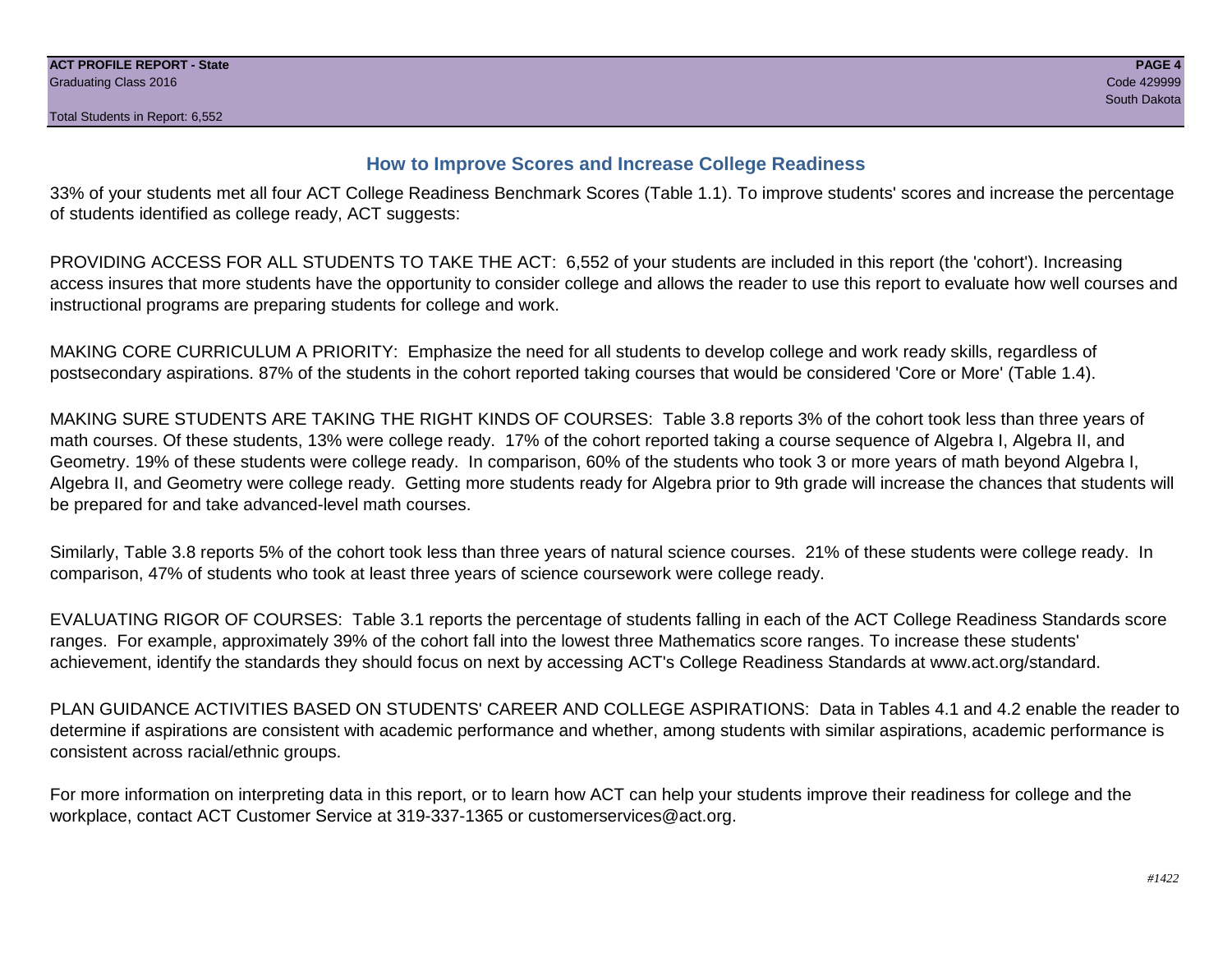**ACT PROFILE REPORT - State: SECTION I, EXECUTIVE SUMMARY PAGE 5** Graduating Class 2016 Code 429999

Total Students in Report: 6,552

# Section I Executive Summary

Beginning in August of 2013, all students whose scores are college reportable, both standard and extended time tests, are now included. Also beginning in August 2013 Graduating Class data, College Readiness Benchmarks for Reading and Science were updated to reflect the most recent college coursework research.

> To find the results of only standard time or extended time test takers, refer to Tables 1.7 and 1.8 on page 9.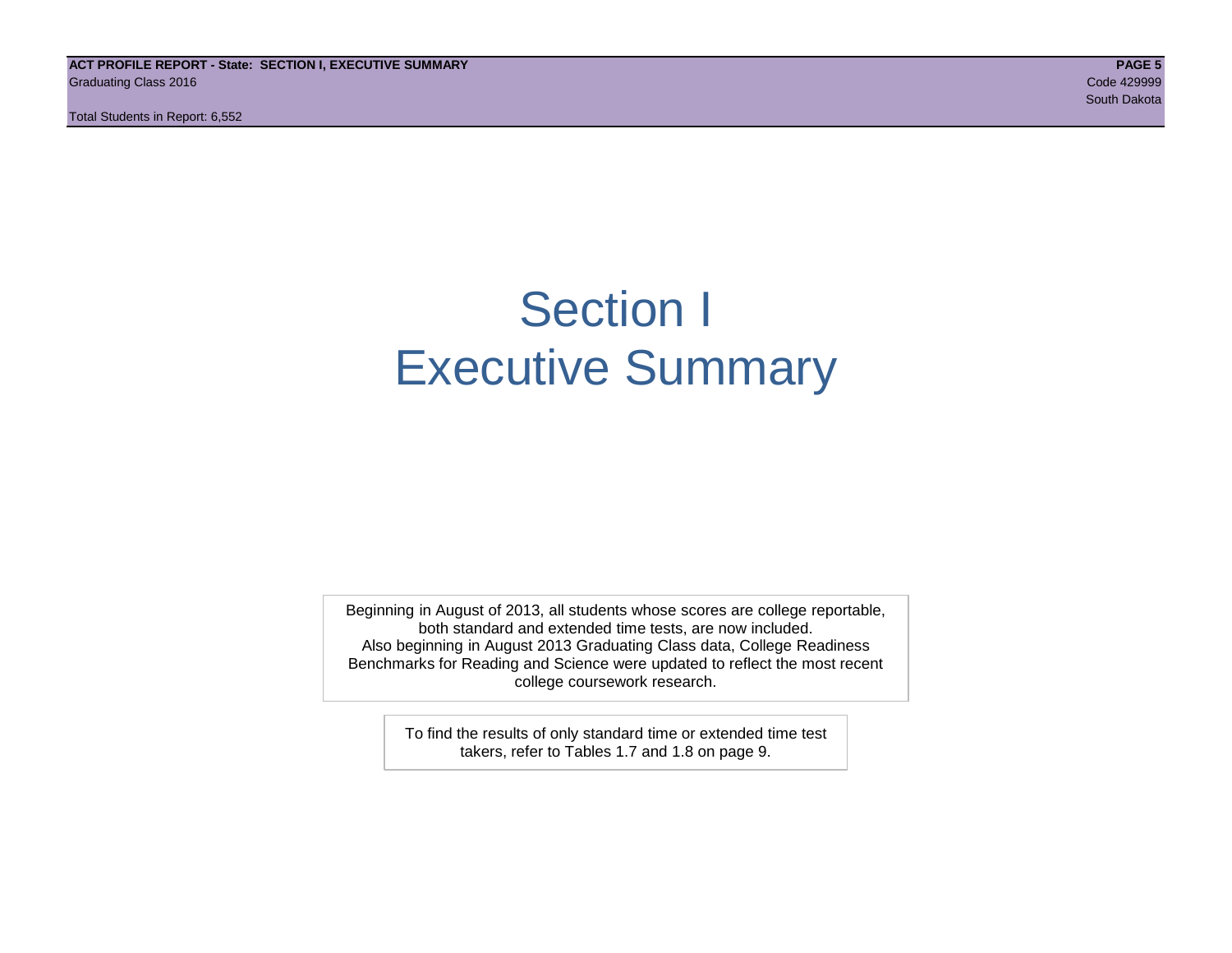#### **ACT PROFILE REPORT - State: SECTION I, EXECUTIVE SUMMARY PAGE 6** Graduating Class 2016 Code 429999

Total Students in Report: 6,552



## **Figure 1.1. Percent of Your Students Ready for College-Level Coursework**

**A benchmark score is the minimum score needed on an ACT subject-area test to indicate a 50% chance of obtaining a B or higher or about a 75% chance of obtaining a C or higher in the corresponding credit-bearing college course.**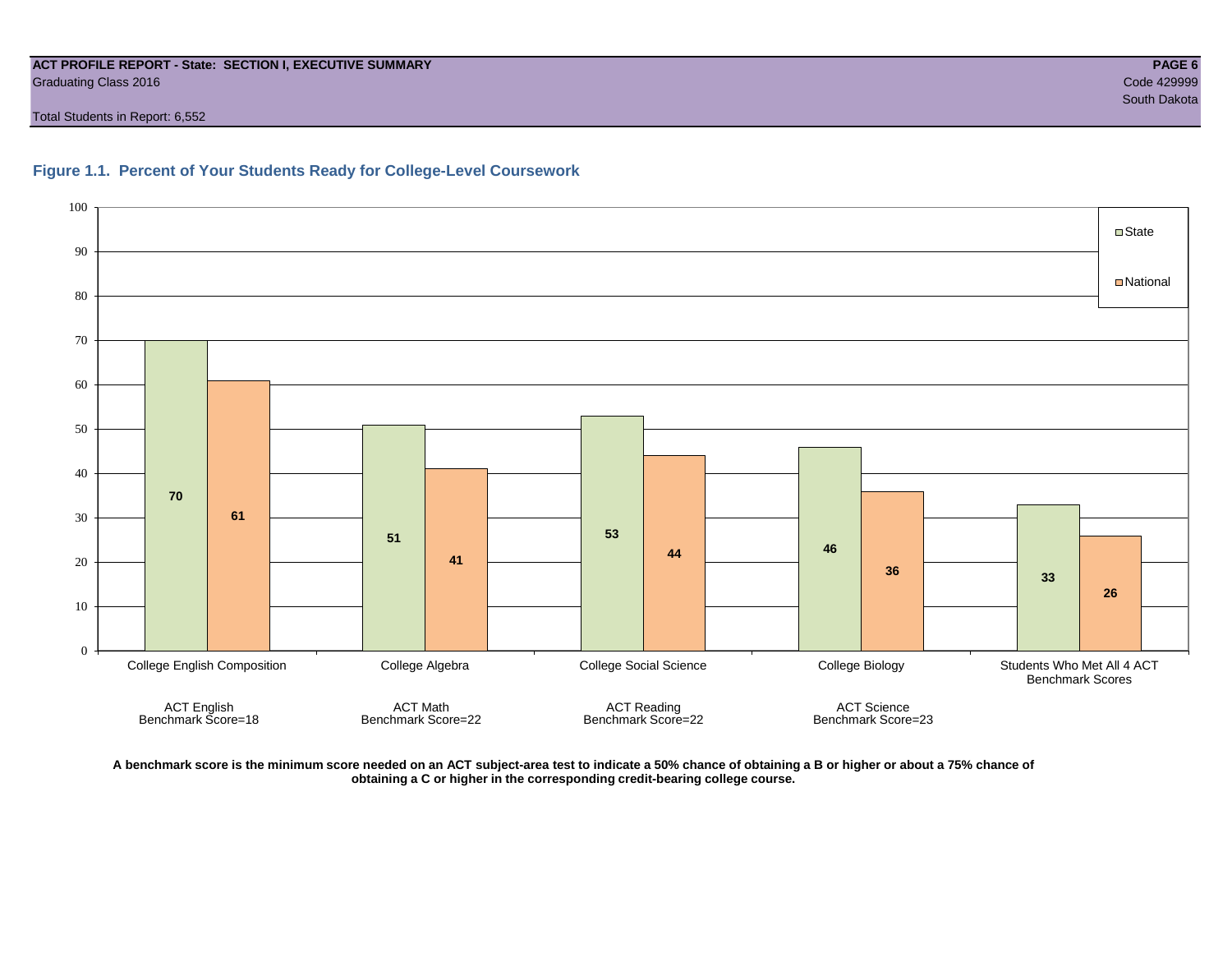# **ACT PROFILE REPORT - State: SECTION I, EXECUTIVE SUMMARY PAGE 7** Graduating Class 2016 Code 429999

South Dakota

Total Students in Report: 6,552

|  | Table 1.1. Five Year Trends-Percent of Students Who Met College Readiness Benchmarks |  |  |  |
|--|--------------------------------------------------------------------------------------|--|--|--|
|--|--------------------------------------------------------------------------------------|--|--|--|

|      |              | <b>Number of Students</b> | <b>Percent Who Met Benchmarks</b> |                |       |                    |              |                 |       |                |                     |          |  |  |
|------|--------------|---------------------------|-----------------------------------|----------------|-------|--------------------|--------------|-----------------|-------|----------------|---------------------|----------|--|--|
|      |              | Tested                    |                                   | <b>English</b> |       | <b>Mathematics</b> |              | Reading         |       | <b>Science</b> | <b>Met All Four</b> |          |  |  |
| Year | <b>State</b> | <b>National</b>           | <b>State</b><br><b>National</b>   |                | State | <b>National</b>    | <b>State</b> | <b>National</b> | State | National       | <b>State</b>        | National |  |  |
| 2012 | 6,878        | .666,017                  | 73                                | 67             | 54    | 46                 | 58           | 52              | 37    | 31             | 30                  | 25       |  |  |
| 2013 | 6,723        | .799,243                  | 72                                | 64             | 53    | 44                 | 52           | 44              | 46    | 36             | 32                  | 26       |  |  |
| 2014 | 6.724        | ,845,787                  | 72                                | 64             | 52    | 43                 | 51           | 44              | 46    | 37             | 32                  | 26       |  |  |
| 2015 | 6.615        | ,924,436                  | 70                                | 64             | 51    | 42                 | 54           | 46              | 46    | 38             | 33                  | 28       |  |  |
| 2016 | 6,552        | 2,090,342                 | 70                                | 61             | 51    | 41                 | 53           | 44              | 46    | 36             | 33                  | 26       |  |  |

# **Table 1.2. Five Year Trends—Average ACT Scores**

|      |              | <b>Number of Students</b> | <b>Average ACT Scores</b> |                |      |                    |              |                 |      |                 |                  |                 |  |  |  |
|------|--------------|---------------------------|---------------------------|----------------|------|--------------------|--------------|-----------------|------|-----------------|------------------|-----------------|--|--|--|
|      |              | <b>Tested</b>             |                           | <b>English</b> |      | <b>Mathematics</b> |              | <b>Reading</b>  |      | <b>Science</b>  | <b>Composite</b> |                 |  |  |  |
| Year | <b>State</b> | National                  | <b>State</b>              | National       |      | National           | <b>State</b> | <b>National</b> |      | <b>National</b> | <b>State</b>     | <b>National</b> |  |  |  |
| 2012 | 6,878        | .666,017                  | 21.0                      | 20.5           | 21.8 | 21.1               | 22.1         | 21.3            | 22.0 | 20.9            | 21.8             | 21.1            |  |  |  |
| 2013 | 6,723        | .799,243                  | 20.9                      | 20.2           | 21.8 | 20.9               | 22.1         | 21.1            | 22.1 | 20.7            | 21.9             | 20.9            |  |  |  |
| 2014 | 6.724        | .845,787                  | 21.0                      | 20.3           | 21.8 | 20.9               | 22.3         | 21.3            | 22.1 | 20.8            | 21.9             | 21.0            |  |  |  |
| 2015 | 6.615        | ,924,436                  | 21.0                      | 20.4           | 21.7 | 20.8               | 22.4         | 21.4            | 22.1 | 20.9            | 21.9             | 21.0            |  |  |  |
| 2016 | 6,552        | 2,090,342                 | 20.9                      | 20.1           | 21.7 | 20.6               | 22.4         | 21.3            | 22.2 | 20.8            | 21.9             | 20.8            |  |  |  |

# **Table 1.3. Five Year Trends—Average ACT Scores Nationwide**

|      | <b>Number of Students</b> |                | <b>Average ACT Scores</b> |         |                |                  |  |  |  |  |  |  |  |
|------|---------------------------|----------------|---------------------------|---------|----------------|------------------|--|--|--|--|--|--|--|
| Year | Tested                    | <b>English</b> | <b>Mathematics</b>        | Reading | <b>Science</b> | <b>Composite</b> |  |  |  |  |  |  |  |
| 2012 | ,666,017                  | 20.5           | 21.1                      | 21.3    | 20.9           | 21.1             |  |  |  |  |  |  |  |
| 2013 | ,799,243                  | 20.2           | 20.9                      | 21.1    | 20.7           | 20.9             |  |  |  |  |  |  |  |
| 2014 | ,845,787                  | 20.3           | 20.9                      | 21.3    | 20.8           | 21.0             |  |  |  |  |  |  |  |
| 2015 | 1,924,436                 | 20.4           | 20.8                      | 21.4    | 20.9           | 21.0             |  |  |  |  |  |  |  |
| 2016 | 2,090,342                 | 20.1           | 20.6                      | 21.3    | 20.8           | 20.8             |  |  |  |  |  |  |  |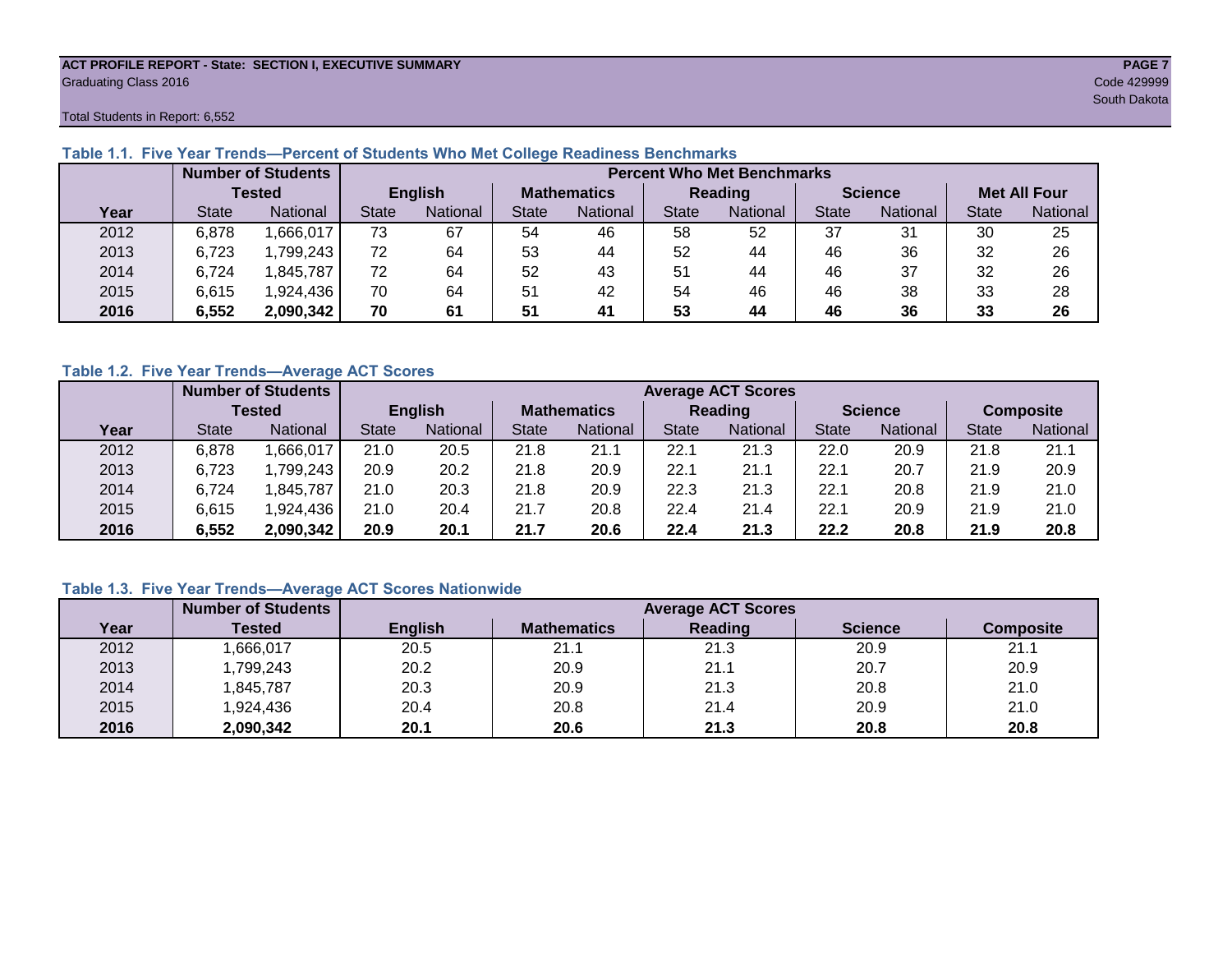#### **ACT PROFILE REPORT - State: SECTION I, EXECUTIVE SUMMARY PAGE 8** Graduating Class 2016 Code 429999

#### Total Students in Report: 6,552

# **Table 1.4. Five Year Trends—Average ACT Scores by Level of Preparation**

|      |         | Number of              |      |                      |         |                |         |                    |         |                |         |                |         |                  |
|------|---------|------------------------|------|----------------------|---------|----------------|---------|--------------------|---------|----------------|---------|----------------|---------|------------------|
|      |         | <b>Students Tested</b> |      | Percent <sup>2</sup> |         | <b>English</b> |         | <b>Mathematics</b> |         | <b>Reading</b> |         | <b>Science</b> |         | <b>Composite</b> |
|      |         |                        | Core | Less                 |         |                |         |                    |         |                |         |                |         |                  |
|      | Core or | Less than              | or   | than                 | Core or | Less than      | Core or | Less than          | Core or | Less than      | Core or | Less than      | Core or | Less than        |
| Year | More    | Core                   | More | Core                 | More    | Core           | More    | Core               | More    | Core           | More    | Core           | More    | Core             |
| 2012 | 5,995   | 835                    | 87   | $12 \overline{ }$    | 21.6    | 17.4           | 22.3    | 18.7               | 22.5    | 19.0           | 22.4    | 19.1           | 22.3    | 18.7             |
| 2013 | 5.877   | 761                    | 87   | 11                   | 21.4    | 18.0           | 22.2    | 19.2               | 22.5    | 19.7           | 22.4    | 19.6           | 22.3    | 19.2             |
| 2014 | 5,952   | 688                    | 89   | 10                   | 21.3    | 18.4           | 22.2    | 19.3               | 22.6    | 20.2           | 22.4    | 19.9           | 22.3    | 19.6             |
| 2015 | 5,835   | 687                    | 88   | 10                   | 21.5    | 18.1           | 22.7    | 19.2               | 22.8    | 19.7           | 22.4    | 19.6           | 22.3    | 19.3             |
| 2016 | 5,714   | 729                    | 87   | 11                   | 21.4    | 18.0           | 22.1    | 19.0               | 22.8    | 19.9           | 22.5    | 19.8           | 22.3    | 19.3             |

<sup>1</sup>"Core or More" results correspond to students taking four or more years of English AND three or more years each of math, social studies, and natural science.

 $2$ Percent of all students tested. Numbers will not add up to 100% due to student non-response.

## **Table 1.5. Five Year Trends—Percent and Average Composite Score by Race/Ethnicity**

|                                        |       | 2012<br>2014<br>2013<br>2015 |      | 2016  |     |      |       |     |      |       |     |      |       |               |      |
|----------------------------------------|-------|------------------------------|------|-------|-----|------|-------|-----|------|-------|-----|------|-------|---------------|------|
|                                        | N     | %                            | Ava  | N     | %   | Avg  | N     | %   | Avg  | N     | %   | Ava  | N     | $\frac{9}{6}$ | Avg  |
| <b>All Students</b>                    | 6,878 | 100                          | 21.8 | 6.723 | 100 | 21.9 | 6.724 | 100 | 21.9 | 6.615 | 100 | 21.9 | 6,552 | 100           | 21.9 |
| <b>Black/African American</b>          | 100   |                              | 17.7 | 84    |     | 17.6 | 81    |     | 17.0 | 88    |     | 18.1 | 96    |               | 18.4 |
| American Indian/Alaska Native          | 416   | 6                            | 16.2 | 414   |     | 17.0 | 439   |     | 16.9 | 423   | 6   | 16.7 | 458   |               | 16.5 |
| White                                  | 5,675 | 83                           | 22.4 | 5,502 | 82  | 22.4 | 5,468 | 81  | 22.5 | 5.376 | 81  | 22.5 | 5,179 | 79            | 22.6 |
| Hispanic/Latino                        | 208   | 3                            | 20.0 | 195   |     | 20.4 | 200   | -3  | 19.8 | 224   | 3   | 20.2 | 230   |               | 20.1 |
| Asian                                  | 101   |                              | 21.9 | 103   |     | 20.3 | 80    |     | 22.2 | 68    |     | 21.5 | 109   |               | 21.2 |
| Native Hawaiian/Other Pacific Islander | 9     | 0                            | 18.1 |       |     | 18.7 | 5     |     | 17.6 | 5     | 0   | 15.6 |       | ŋ             | 19.3 |
| Two or more races                      | 230   | 3                            | 20.3 | 260   |     | 21.7 | 278   | 4   | 20.7 | 272   |     | 21.1 | 293   |               | 20.6 |
| Prefer not to respond/No response      | 139   | ി                            | 23.0 | 156   |     | 22.1 | 173   |     | 22.9 | 159   | റ   | 22.3 | 179   |               | 22.1 |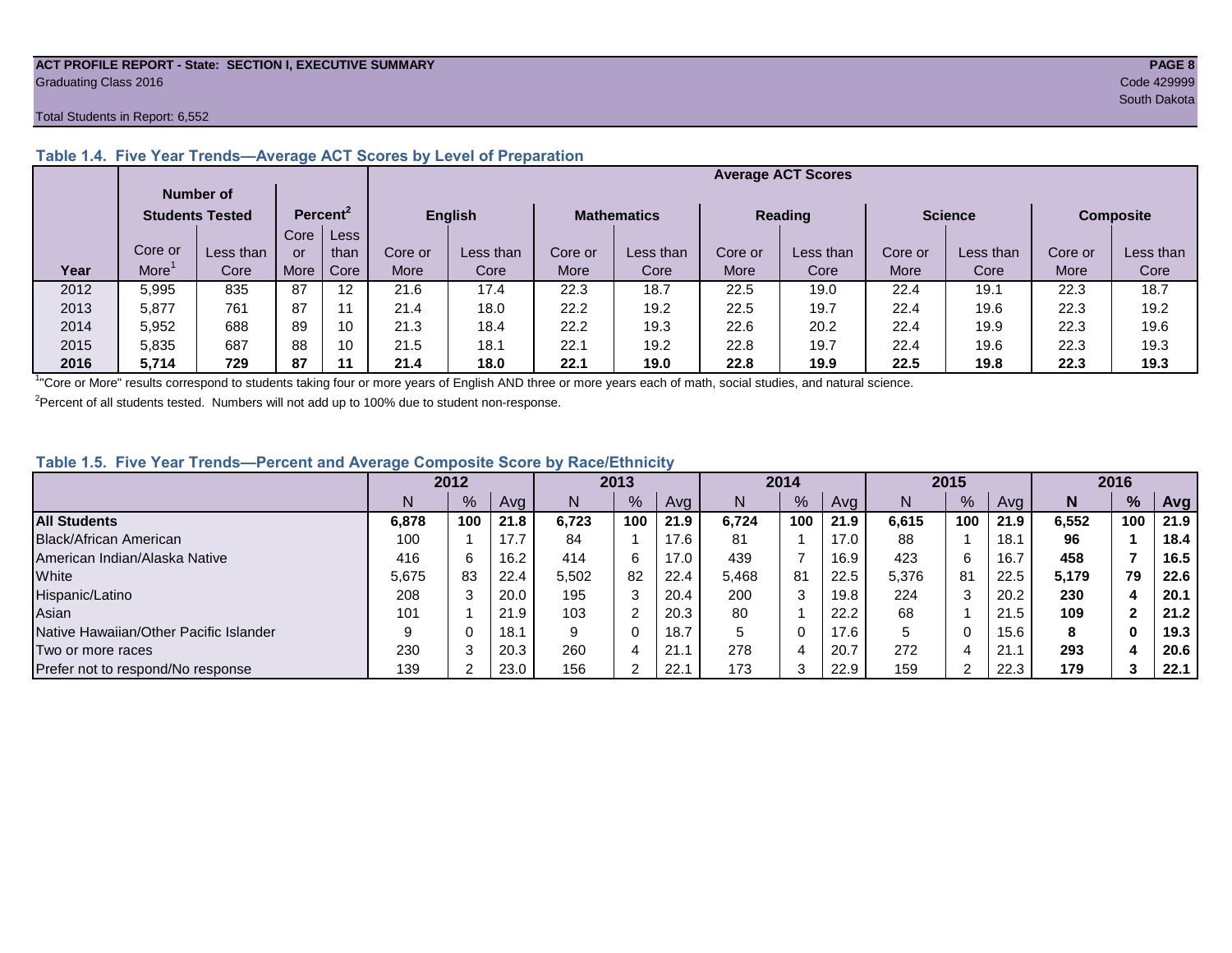#### **ACT PROFILE REPORT - State: SECTION I, EXECUTIVE SUMMARY PAGE 9** Graduating Class 2016 Code 429999

#### Total Students in Report: 6,552

# **Table 1.6. Five Year Trends—Achievement in STEM<sup>1</sup>**

|      |                        |             |                        | <b>All Tested Students</b> |              | <b>Students Meeting STEM Benchmarks</b> |              |                               |                           |          |  |
|------|------------------------|-------------|------------------------|----------------------------|--------------|-----------------------------------------|--------------|-------------------------------|---------------------------|----------|--|
|      |                        | Number of   |                        |                            |              |                                         |              |                               |                           |          |  |
|      | <b>Students Tested</b> |             | <b>Avg. STEM Score</b> |                            |              | <b>Percent Meeting STEM Benchmark</b>   |              | <b>Avg. Mathematics Score</b> | <b>Avg. Science Score</b> |          |  |
| Year | <b>State</b>           | National    | <b>State</b>           | <b>National</b>            | <b>State</b> | National                                | <b>State</b> | National                      | State                     | National |  |
| 2012 | 6.878                  | .666.017    | 22.2                   | 21.3                       | 22           | 20                                      | 28.0         | 28.7                          | 27.7                      | 27.9     |  |
| 2013 | 6.723                  | ا799.243. ا | 22.2                   | 21.1                       | 22           | 19                                      | 28.0         | 28.7                          | 27.9                      | 28.0     |  |
| 2014 | 6.724                  | 1,845,787   | 22.2                   | 21.1                       | 23           | 20                                      | 28.1         | 28.7                          | 28.0                      | 28.3     |  |
| 2015 | 6.615                  | 1,924,436   | 22.2                   | 21.1                       | 23           | 20                                      | 28.0         | 28.7                          | 28.1                      | 28.4     |  |
| 2016 | 6.552                  | 2,090,342   | 22.2                   | 20.9                       | 23           | 20                                      | 27.9         | 28.7                          | 28.3                      | 28.6     |  |

<sup>1</sup>The STEM score describes students' overall proficiency in mathematics and science.

# **Table 1.7. Proficiency In Understanding Complex Texts<sup>1</sup>**

|      | <b>Text Complexity Proficiency Level</b> |          |              |                         |       |                 |                   |          |              |                |              |                 |                         |          |              |                |              |              |
|------|------------------------------------------|----------|--------------|-------------------------|-------|-----------------|-------------------|----------|--------------|----------------|--------------|-----------------|-------------------------|----------|--------------|----------------|--------------|--------------|
|      |                                          |          |              | <b>Below Proficient</b> |       |                 | <b>Proficient</b> |          |              |                |              |                 | <b>Above Proficient</b> |          |              |                |              |              |
|      |                                          |          |              |                         |       |                 |                   |          |              |                |              |                 |                         |          |              |                |              |              |
|      |                                          |          |              | <b>Percent</b>          |       | Avg. Reading    |                   |          |              | <b>Percent</b> |              | Avg. Reading    |                         |          |              | <b>Percent</b> |              | Avg. Reading |
| Year | <b>State</b>                             | National | <b>State</b> | National                | State | <b>National</b> | <b>State</b>      | National | <b>State</b> | National       | <b>State</b> | <b>National</b> | <b>State</b>            | National | <b>State</b> | National       | <b>State</b> | National     |
| 2012 |                                          |          |              |                         |       |                 |                   |          |              | 0              |              |                 |                         |          |              | O              |              |              |
| 2013 |                                          |          |              |                         |       |                 |                   |          |              | 0              |              |                 |                         |          |              | 0              |              |              |
| 2014 |                                          |          |              |                         |       |                 |                   |          |              | 0              |              |                 |                         |          | 0            |                |              |              |
| 2015 |                                          |          |              |                         |       |                 |                   |          |              | 0              |              |                 |                         |          |              |                |              |              |
| 2016 | 2,152                                    | 485,762  | 33           | 23                      | 17.5  | 17.0            | .527              | 322,548  | 23           | 15             | 23.5         | 23.6            | 920                     | 235,380  | 14           |                | 29.6         | 30.3         |

<sup>1</sup>The text complexity indicator, beginning in Fall 2015, represents students' progress toward understanding complex written material often encountered in college and careers.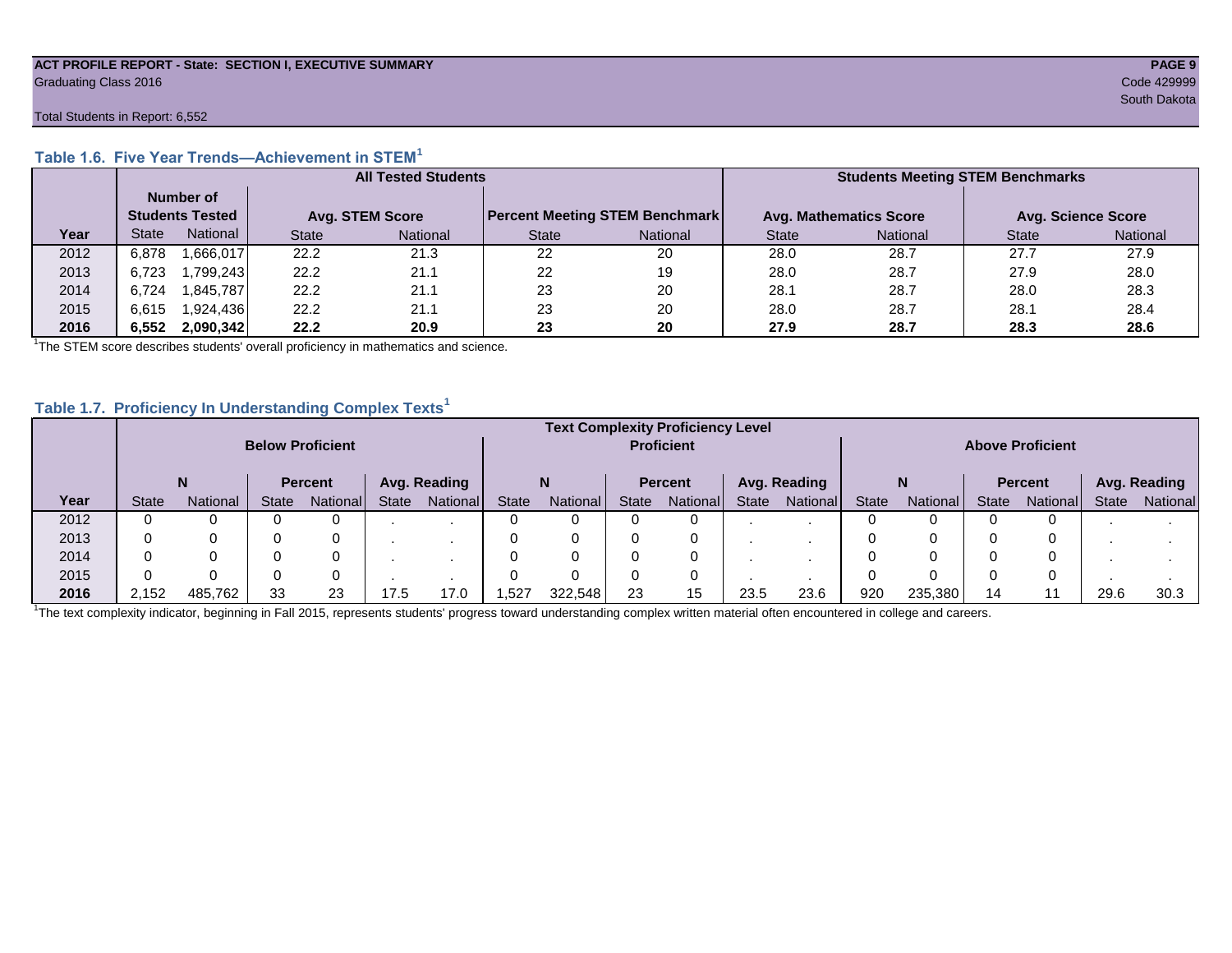#### **ACT PROFILE REPORT - State: SECTION I, EXECUTIVE SUMMARY PAGE 10** Graduating Class 2016 Code 429999

Total Students in Report: 6,552

| <b>Student Group</b> | <b>Test Session</b>  |           |         |         |             | <b>Average ACT Scores</b> |         |           |
|----------------------|----------------------|-----------|---------|---------|-------------|---------------------------|---------|-----------|
|                      | <b>Duration</b>      | Ν         | Percent | English | Mathematics | Reading                   | Science | Composite |
|                      | <b>Standard Time</b> | 6,440     | 98      | 21.0    | 21.7        | 22.5                      | 22.2    | 22.0      |
| <b>State</b>         | <b>Extended Time</b> | 112       | 2       | 16.5    | 18.1        | 19.4                      | 18.9    | 18.4      |
|                      | Total                | 6,552     | 100     | 20.9    | 21.7        | 22.4                      | 22.2    | 21.9      |
|                      | <b>Standard Time</b> | ,985,389  | 95      | 20.3    | 20.7        | 21.4                      | 20.9    | 21.0      |
| <b>National</b>      | <b>Extended Time</b> | 104,953   | 5       | 16.6    | 18.0        | 18.9                      | 18.2    | 18.0      |
|                      | Total                | 2,090,342 | 100     | 20.1    | 20.6        | 21.3                      | 20.8    | 20.8      |

# **Table 1.8. Average ACT College Reportable Scores by Test Session Duration**

# **Table 1.9. Percent of Students Who Met College Readiness Benchmark Scores by Test Session Duration**

| <b>Student Group</b> | <b>Test Session</b>  |         | Met         |         |         |          |
|----------------------|----------------------|---------|-------------|---------|---------|----------|
|                      | <b>Duration</b>      | English | Mathematics | Reading | Science | All Four |
|                      | <b>Standard Time</b> | 70      | 51          | 53      | 46      | 33       |
| <b>State</b>         | <b>Extended Time</b> | 36      | 22          | 32      | 24      | 13       |
|                      | Total                | 70      | 51          | 53      | 46      | 33       |
|                      | <b>Standard Time</b> | 63      | 42          | 45      | 37      | 27       |
| <b>National</b>      | <b>Extended Time</b> | 39      | 22          | 31      | 23      | 16       |
|                      | Total                | 61      | 41          | 44      | 36      | 26       |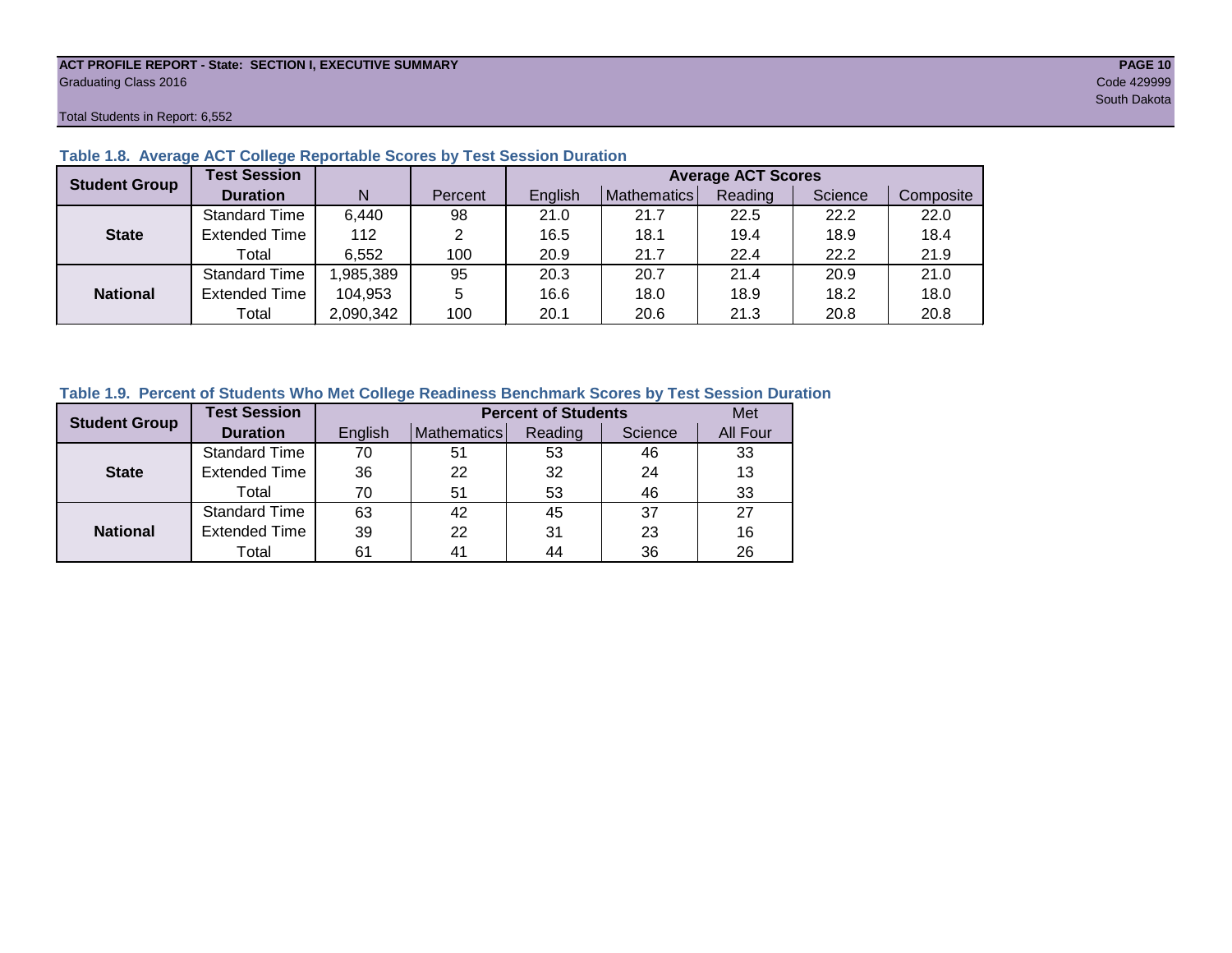# Section II Academic Achievement

Beginning with the Graduating Class of 2013, all students whose scores are college reportable, both standard and extended time tests, are now included. Also beginning with the 2013 Graduating Class data, College Readiness Benchmarks for Reading and Science were updated to reflect the most recent college coursework research.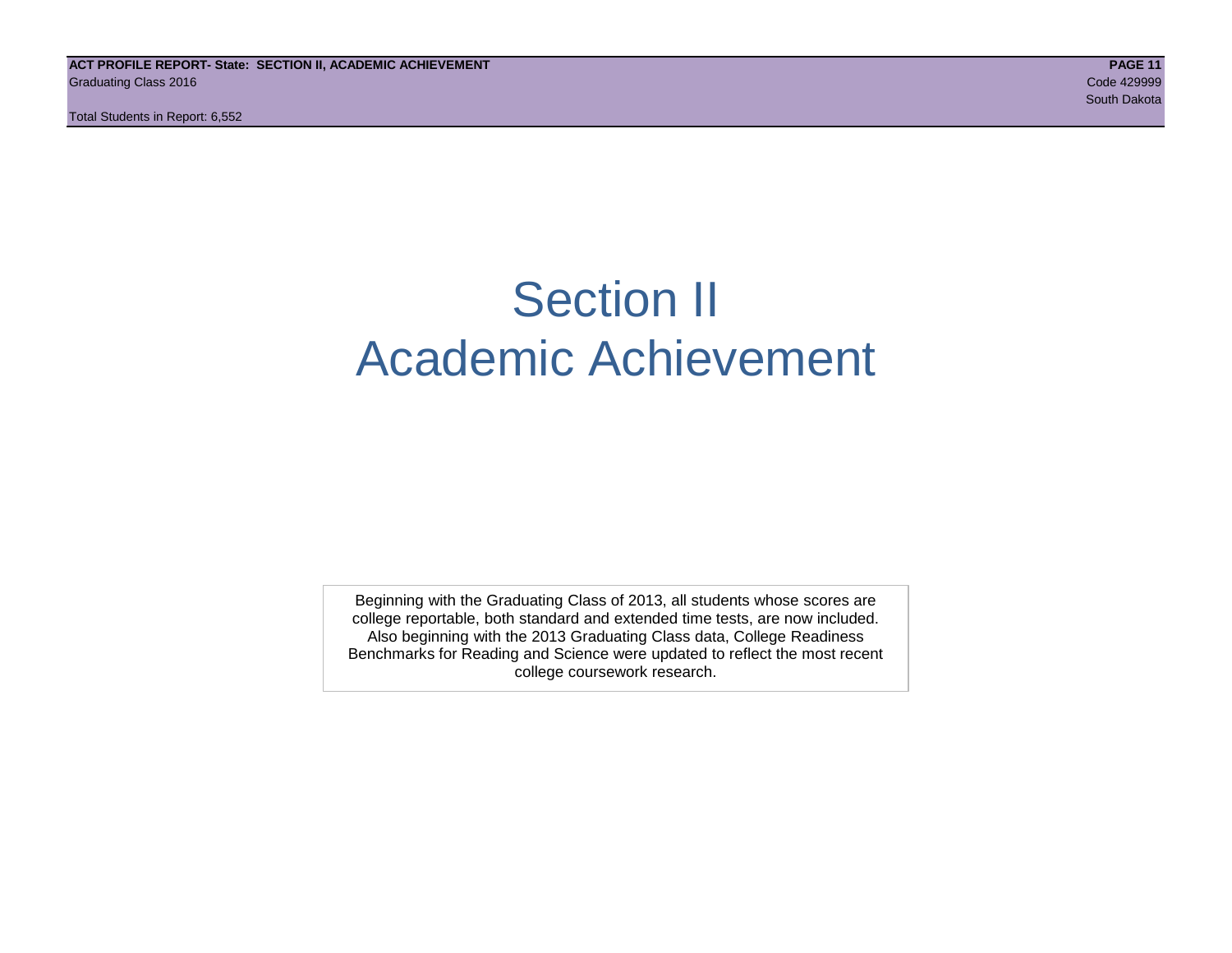# **ACT PROFILE REPORT- State: SECTION II, ACADEMIC ACHIEVEMENT PAGE 12** Graduating Class 2016 Code 429999

Total Students in Report: 6,552

|  | Table 2.1. ACT Score Distributions, Cumulative Percentages (CP <sup>1</sup> ), and Score Averages |  |  |  |
|--|---------------------------------------------------------------------------------------------------|--|--|--|
|  |                                                                                                   |  |  |  |

| <b>ACT Scale</b> |              | <b>English</b> |             | <b>Mathematics</b> |                | Reading   |           | <b>Science</b> | Composite<br><b>STEM</b> |           |             | <b>ACT Scale</b> |                |
|------------------|--------------|----------------|-------------|--------------------|----------------|-----------|-----------|----------------|--------------------------|-----------|-------------|------------------|----------------|
| <b>Score</b>     | $\mathsf{N}$ | $\mathsf{CP}$  | N           | CP                 | ${\sf N}$      | CP        | ${\sf N}$ | CP             | $\mathsf{N}$             | CP        | ${\sf N}$   | CP               | <b>Score</b>   |
| $\overline{36}$  | 19           | 100            | 10          | 100                | 40             | 100       | 34        | 100            | $\overline{3}$           | 100       | 10          | 100              | 36             |
| 35               | 58           | 99             | 20          | 99                 | 78             | 99        | 46        | 99             | 20                       | 99        | 28          | 99               | 35             |
| 34               | 79           | 99             | 43          | 99                 | 95             | 98        | 71        | 99             | 24                       | 99        | 29          | 99               | 34             |
| 33               | 100          | 98             | 42          | 99                 | 132            | 97        | 61        | 98             | 57                       | 99        | 59          | 99               | 33             |
| 32               | 79           | 96             | 49          | 98                 | 205            | 95        | 83        | 97             | 83                       | 98        | 71          | 98               | $32\,$         |
| 31               | 114          | 95             | 71          | 97                 | 183            | 92        | 102       | 95             | 111                      | 97        | 84          | 97               | 31             |
| 30               | 124          | 93             | 93          | 96                 | 237            | 89        | 87        | 94             | 176                      | 95        | 130         | 96               | $30\,$         |
| 29               | 136          | 91             | 153         | 95                 | 162            | 85        | 131       | 93             | 178                      | 93        | 156         | 94               | 29             |
| 28               | 202          | 89             | 260         | 93                 | 225            | 83        | 175       | 91             | 239                      | 90        | 202         | 91               | $28\,$         |
| 27               | 181          | 86             | 394         | 89                 | 245            | 79        | 200       | 88             | 282                      | 86        | 311         | 88               | 27             |
| 26               | 274          | 83             | 415         | 83                 | 309            | 76        | 317       | 85             | 314                      | 82        | 426         | 84               | $26\,$         |
| 25               | 296          | 79             | 386         | 76                 | 297            | 71        | 537       | 80             | 407                      | 77        | 498         | 77               | 25             |
| 24               | 385          | 75             | 594         | 70                 | 402            | 66        | 627       | 72             | 538                      | $71$      | 500         | 69               | 24             |
| 23               | 419          | 69             | 411         | 61                 | 442            | 60        | 523       | 62             | 409                      | 63        | 526         | 62               | $23\,$         |
| 22               | 450          | 62             | 398         | 55                 | 407            | 53        | 651       | 54             | 499                      | 57        | 481         | 54               | 22             |
| 21               | 477          | 55             | 348         | 49                 | 534            | 47        | 443       | 44             | 508                      | 49        | 496         | 46               | 21             |
| 20               | 488          | 48             | 294         | 44                 | 392            | 39        | 644       | 38             | 512                      | 41        | 513         | 39               | 20             |
| 19               | 373          | 41             | 401         | 39                 | 474            | 33        | 444       | 28             | 503                      | 33        | 534         | 31               | $19$           |
| 18               | 317          | 35             | 490         | 33                 | 353            | 26        | 392       | 21             | 492                      | 26        | 445         | 23               | 18             |
| 17               | 307          | 30             | 581         | 26                 | 277            | 20        | 239       | 15             | 365                      | 18        | 433         | 16               | $17$           |
| 16               | 400          | 26             | 548         | 17                 | 284            | 16        | 302       | 11             | 277                      | 13        | 246         | 9                | $16$           |
| 15               | 395          | 19             | 334         | 8                  | 264            | 12        | 140       | $\overline{7}$ | 237                      | 8         | 188         | 6                | 15             |
| 14               | 298          | 13             | 131         | 3                  | 166            | 8         | 110       | $\sqrt{5}$     | 156                      | 5         | 99          | 3                | 14             |
| 13               | 152          | 9              | 61          | 1                  | 141            | 5         | 75        | 3              | 91                       | 2         | 54          | 1                | 13             |
| 12               | 107          | $\overline{7}$ | 17          | 1                  | 129            | 3         | 44        | 2              | 50                       | 1         | 24          | 1                | 12             |
| 11               | 162          | 5              | 6           | 1                  | 36             | 1         | 31        | $\mathbf{1}$   | 12                       | 1         | 9           | 1                | 11             |
| 10               | 85           | 2              | 1           | 1                  | 20             | 1         | 24        | $\mathbf{1}$   | $\overline{7}$           |           | $\mathbf 0$ | 1                | 10             |
| 9                | 45           | $\mathbf{1}$   | $\mathbf 0$ | 1                  | 10             | 1         | 16        | $\overline{1}$ | 2                        |           | $\mathbf 0$ |                  | 9              |
| 8                | 14           | $\overline{1}$ | 1           | 1                  | $\overline{4}$ | 1         | 1         | $\overline{1}$ | 0                        |           | $\mathbf 0$ |                  | 8              |
| $\overline{7}$   | 12           | 1              | 0           | 1                  | $\overline{7}$ | 1         | 2         | $\overline{1}$ | 0                        |           | $\mathbf 0$ |                  | $\overline{7}$ |
| 6                | 2            | $\overline{1}$ | 0           | 1                  | $\mathbf 0$    | 1         | 0         | $\overline{1}$ | 0                        |           | $\mathbf 0$ |                  | 6              |
| 5                | 2            | $\overline{1}$ | 0           |                    | $\overline{2}$ | 1         | 0         | $\overline{1}$ | 0                        |           | $\mathbf 0$ |                  | 5              |
| 4                | $\Omega$     | -1             | 0           |                    | $\mathbf 0$    |           | $\Omega$  | -1             | 0                        |           | $\mathbf 0$ |                  |                |
| 3                | $\Omega$     | -1             | 0           | 1                  | $\mathbf 0$    | 1         | 0         | $\overline{1}$ | 0                        |           | $\mathbf 0$ | 1                | 3              |
| $\overline{2}$   | $\mathbf 0$  | $\overline{1}$ | 0           | -1                 | $\mathbf 0$    | 1         | 0         | $\overline{1}$ | 0                        | 1         | $\mathbf 0$ | 1                | $\overline{2}$ |
|                  | $\Omega$     | $\mathbf{1}$   | $\Omega$    | 1                  | $\Omega$       | 1         | $\Omega$  | $\overline{1}$ | $\Omega$                 |           | $\Omega$    | 1                | $\overline{1}$ |
| Avg (SD)         |              | 20.9(5.8)      |             | 21.7(4.8)          |                | 22.4(5.8) |           | 22.2(4.8)      |                          | 21.9(4.8) |             | 22.2(4.5)        | Avg (SD)       |

<sup>1</sup>CP is the cumulative percent of students at or below a score point.

Note: Shaded portions of columns identify the students who met/exceeded the ACT College Readiness Benchmark Scores.

South Dakota (1999) and the state of the state of the state of the state of the state of the South Dakota (199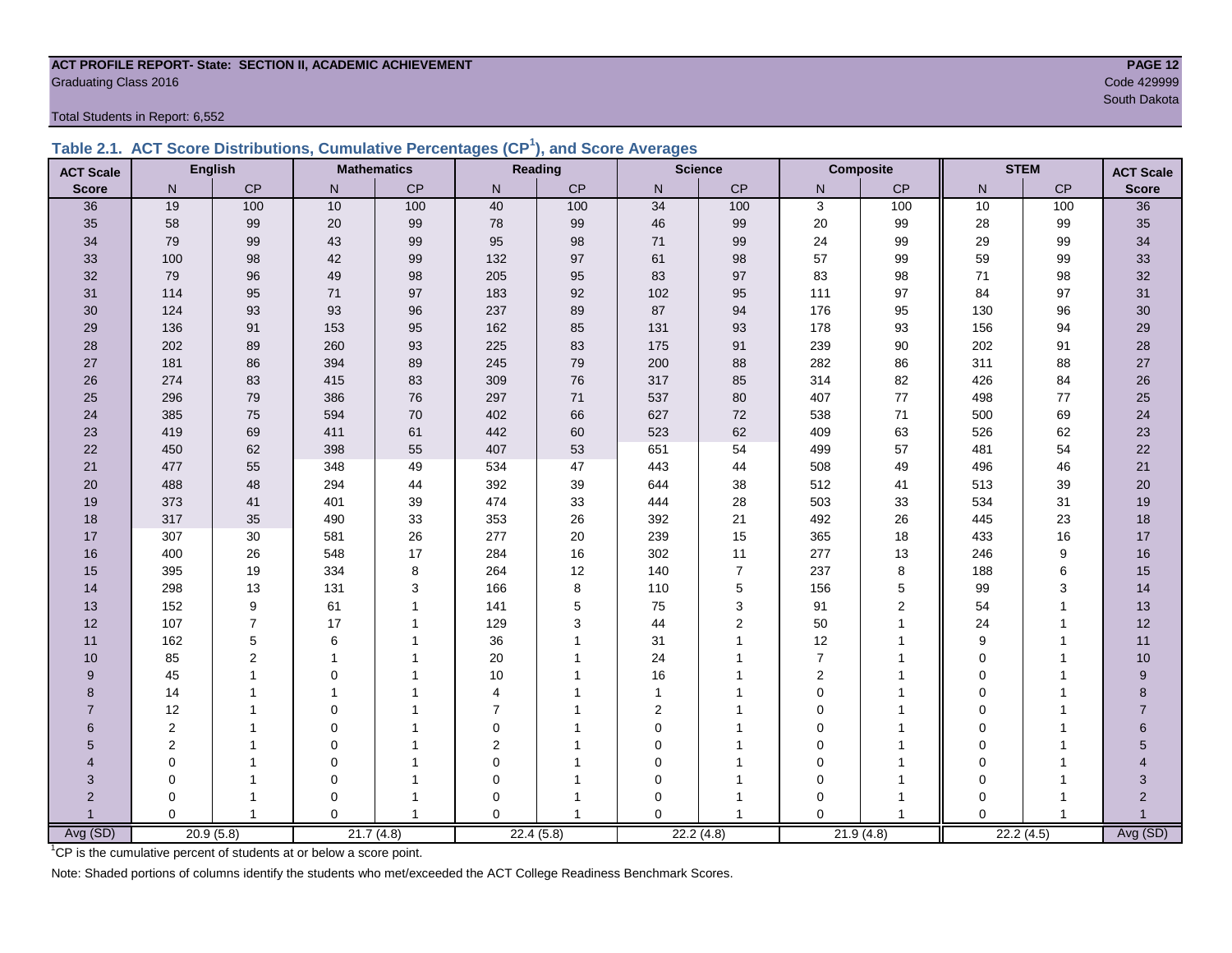#### **ACT PROFILE REPORT- State: SECTION II, ACADEMIC ACHIEVEMENT PAGE 13** Graduating Class 2016 Code 429999

South Dakota (1999) and the state of the state of the state of the state of the state of the South Dakota (199

#### Total Students in Report: 6,552

# **Table 2.2. ACT Subscore Distributions, Cumulative Percentages (CP<sup>1</sup> ), and Subscore Averages**

|                  |                         | <b>English</b> |                          |     |                        |     | Reading                |                |                       |                | <b>Mathematics</b>         |           |                        |     |                  |
|------------------|-------------------------|----------------|--------------------------|-----|------------------------|-----|------------------------|----------------|-----------------------|----------------|----------------------------|-----------|------------------------|-----|------------------|
|                  |                         |                |                          |     | <b>Social Studies/</b> |     |                        |                | <b>Pre/Elementary</b> |                | <b>Algebra/ Coordinate</b> |           | <b>Plane Geometry/</b> |     |                  |
| <b>ACT Scale</b> | <b>Usage/ Mechanics</b> |                | <b>Rhetorical Skills</b> |     | <b>Sciences</b>        |     | <b>Arts/Literature</b> |                | Algebra               |                | <b>Geometry</b>            |           | Trigonometry           |     | <b>ACT Scale</b> |
| <b>Score</b>     | N.                      | CP             | N                        | CP  | N                      | CP  | $\overline{N}$         | <b>CP</b>      | N                     | CP             | N                          | <b>CP</b> | N                      | CP  | <b>Score</b>     |
| 18               | 173                     | 100            | 42                       | 100 | 130                    | 100 | 184                    | 100            | 129                   | 100            | 36                         | 100       | 45                     | 100 | 18               |
| 17               | 304                     | 97             | 125                      | 99  | 345                    | 98  | 312                    | 97             | 275                   | 98             | 41                         | 99        | 14                     | 99  | 17               |
| 16               | 239                     | 93             | 258                      | 97  | 499                    | 93  | 460                    | 92             | 329                   | 94             | 147                        | 99        | 190                    | 99  | 16               |
| 15               | 295                     | 89             | 495                      | 94  | 361                    | 85  | 527                    | 85             | 487                   | 89             | 379                        | 97        | 426                    | 96  | 15               |
| 14               | 295                     | 85             | 513                      | 86  | 725                    | 80  | 462                    | 77             | 546                   | 81             | 519                        | 91        | 612                    | 90  | 14               |
| 13               | 452                     | 80             | 500                      | 78  | 540                    | 69  | 446                    | 70             | 705                   | 73             | 809                        | 83        | 654                    | 80  | 13               |
| 12               | 543                     | 73             | 859                      | 70  | 831                    | 60  | 637                    | 64             | 706                   | 62             | 982                        | 71        | 709                    | 70  | 12               |
| 11               | 693                     | 65             | 638                      | 57  | 610                    | 48  | 699                    | 54             | 726                   | 52             | 857                        | 56        | 791                    | 60  | 11               |
| 10               | 747                     | 54             | 758                      | 48  | 639                    | 38  | 673                    | 43             | 471                   | 40             | 931                        | 42        | 1,218                  | 47  | 10               |
| 9                | 685                     | 43             | 767                      | 36  | 641                    | 29  | 492                    | 33             | 654                   | 33             | 778                        | 28        | 744                    | 29  | 9                |
| 8                | 627                     | 32             | 675                      | 24  | 596                    | 19  | 544                    | 25             | 564                   | 23             | 467                        | 16        | 558                    | 18  | 8                |
| $\overline{7}$   | 473                     | 23             | 342                      | 14  | 298                    | 10  | 347                    | 17             | 538                   | 15             | 322                        | 9         | 278                    | 9   | $\overline{7}$   |
| 6                | 442                     | 16             | 252                      | 9   | 170                    | 5   | 410                    | 12             | 227                   | 6              | 141                        | 4         | 77                     | 5   | $6\phantom{1}6$  |
| 5                | 317                     | 9              | 205                      | 5   | 105                    | 3   | 219                    | 5              | 127                   | 3              | 73                         | 2         | 156                    | 4   | 5                |
| 4                | 187                     | 4              | 86                       | 2   | 31                     |     | 99                     | $\overline{2}$ | 51                    | $\overline{ }$ | 38                         | 1         | 29                     |     | $\overline{4}$   |
| 3                | 60                      |                | 29                       |     | 16                     |     | 33                     |                | 12                    |                | 20                         |           | 29                     |     | 3                |
| $\overline{2}$   | 18                      |                | 8                        |     | 11                     |     | 8                      |                | 4                     |                | 5                          |           | 8                      |     | $\overline{2}$   |
|                  | $\overline{2}$          |                | $\Omega$                 |     | 4                      |     | $\Omega$               |                | и                     |                | 7                          |           | 14                     |     |                  |
| Avg (SD)         | 10.4(3.6)               |                | 10.8(3.1)                |     | 11.6(3.2)              |     | 11.2(3.6)              |                | 11.3(3.3)             |                | 11.0(2.6)                  |           | 10.9(2.8)              |     | Avg (SD)         |

<sup>1</sup>CP is the cumulative percent of students at or below a score point.

#### **Table 2.3. ACT Score Quartile Values**

| Quartile             | Enalish  | <b>Mathematics</b> | Reading   | <b>Science</b> | Composite   |
|----------------------|----------|--------------------|-----------|----------------|-------------|
| Q3 (75th Percentile) | 25       | ОE<br>∠ວ           | 26        | 25             | 25          |
| Q2 (50th Percentile) | ົ<br>ا ک | nn<br>--           | n r<br>-- | $\sim$<br>--   | $\sim$<br>∼ |
| Q1 (25th Percentile) |          |                    |           | 1 O            |             |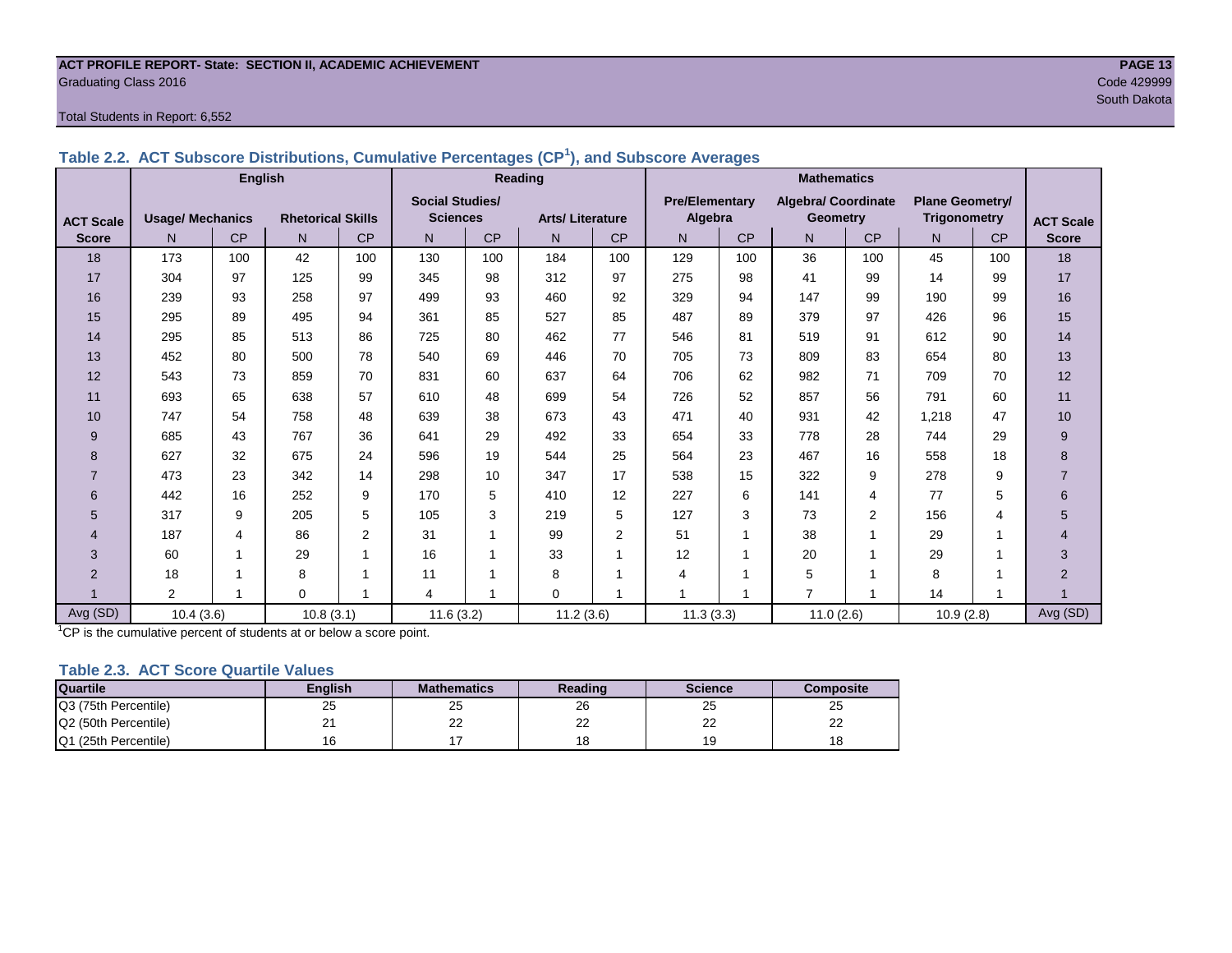# **Table 2.4. Average ACT Composite Scores for Race/Ethnicity by Level of Preparation**

| <b>Student</b>  |                                 | <b>Number of</b>       | <b>Percent Taking</b>     |                     | <b>Average ACT Composite Score</b> |
|-----------------|---------------------------------|------------------------|---------------------------|---------------------|------------------------------------|
| <b>Group</b>    | <b>Race/Ethnicity</b>           | <b>Students Tested</b> | Core or More <sup>1</sup> | <b>Core or More</b> | <b>Less Than Core</b>              |
|                 | <b>All Students</b>             | 6,552                  | 87                        | 22.3                | 19.3                               |
|                 | Black/African American          | 96                     | 74                        | 19.2                | 16.5                               |
|                 | American Indian/Alaska Native   | 458                    | 78                        | 16.8                | 15.6                               |
|                 | White                           | 5,179                  | 89                        | 22.9                | 20.3                               |
| <b>State</b>    | Hispanic/Latino                 | 230                    | 84                        | 20.7                | 17.1                               |
|                 | Asian                           | 109                    | 82                        | 22.1                | 17.4                               |
|                 | Native Hawaiian/Other Pac. Isl. | 8                      | 88                        | 20.1                | 13.0                               |
|                 | Two or More Races               | 293                    | 86                        | 20.9                | 19.3                               |
|                 | Prefer not/No Response          | 179                    | 71                        | 23.5                | 18.7                               |
|                 | <b>All Students</b>             | 2,090,342              | 69                        | 21.9                | 18.7                               |
|                 | <b>Black/African American</b>   | 272,363                | 64                        | 17.8                | 15.7                               |
|                 | American Indian/Alaska Native   | 16,183                 | 57                        | 18.9                | 16.3                               |
|                 | White                           | 1,119,398              | 73                        | 23.2                | 20.0                               |
| <b>National</b> | Hispanic/Latino                 | 337,280                | 69                        | 19.5                | 17.3                               |
|                 | Asian                           | 93,493                 | 78                        | 24.7                | 22.1                               |
|                 | Native Hawaiian/Other Pac. Isl. | 6,797                  | 61                        | 20.1                | 16.6                               |
|                 | Two or More Races               | 85,494                 | 70                        | 21.9                | 19.0                               |
|                 | Prefer not/No Response          | 159,334                | 48                        | 22.3                | 18.2                               |

<sup>1</sup>"Core or More" results correspond to students taking four or more years of English AND three or more years each of math, social studies, and natural science.

## **Table 2.5. Average ACT Scores by Race/Ethnicity**

| <b>Student</b>  |                                 |           |                |                |                    |                |                |                  |             |
|-----------------|---------------------------------|-----------|----------------|----------------|--------------------|----------------|----------------|------------------|-------------|
| <b>Group</b>    | <b>Race/Ethnicity</b>           | N         | <b>Percent</b> | <b>English</b> | <b>Mathematics</b> | <b>Reading</b> | <b>Science</b> | <b>Composite</b> | <b>STEM</b> |
|                 | <b>All Students</b>             | 6,552     | 100            | 20.9           | 21.7               | 22.4           | 22.2           | 21.9             | 22.2        |
|                 | Black/African American          | 96        |                | 17.1           | 18.7               | 19.1           | 18.3           | 18.4             | 18.7        |
|                 | American Indian/Alaska Native   | 458       |                | 14.7           | 16.7               | 17.2           | 17.1           | 16.5             | 17.2        |
|                 | White                           | 5,179     | 79             | 21.7           | 22.3               | 23.2           | 22.8           | 22.6             | 22.8        |
| <b>State</b>    | Hispanic/Latino                 | 230       | 4              | 18.8           | 19.9               | 20.8           | 20.4           | 20.1             | 20.4        |
|                 | Asian                           | 109       | 2              | 19.9           | 21.7               | 21.0           | 21.8           | 21.2             | 22.0        |
|                 | Native Hawaiian/Other Pac. Isl. | 8         | 0              | 17.8           | 18.9               | 19.8           | 20.1           | 19.3             | 19.6        |
|                 | Two or More Races               | 293       |                | 19.4           | 20.4               | 21.0           | 21.2           | 20.6             | 21.1        |
|                 | Prefer not/No Response          | 179       | 3              | 21.3           | 21.7               | 22.7           | 22.2           | 22.1             | 22.2        |
|                 | <b>All Students</b>             | 2,090,342 | 100            | 20.1           | 20.6               | 21.3           | 20.8           | 20.8             | 20.9        |
|                 | Black/African American          | 272,363   | 13             | 15.8           | 17.0               | 17.4           | 17.2           | 17.0             | 17.3        |
|                 | American Indian/Alaska Native   | 16,183    |                | 16.3           | 17.7               | 18.2           | 18.1           | 17.7             | 18.2        |
|                 | White                           | 1,119,398 | 54             | 21.9           | 21.7               | 22.8           | 22.1           | 22.2             | 22.1        |
| <b>National</b> | Hispanic/Latino                 | 337,280   | 16             | 17.6           | 18.8               | 19.2           | 18.9           | 18.7             | 19.1        |
|                 | Asian                           | 93,493    | 4              | 23.3           | 25.0               | 23.7           | 23.6           | 24.0             | 24.6        |
|                 | Native Hawaiian/Other Pac. Isl. | 6,797     | 0              | 17.4           | 18.9               | 18.9           | 18.6           | 18.6             | 19.0        |
|                 | Two or More Races               | 85,494    |                | 20.4           | 20.5               | 21.6           | 20.9           | 21.0             | 21.0        |
|                 | Prefer not/No Response          | 159,334   | 8              | 19.3           | 20.0               | 20.6           | 20.0           | 20.1             | 20.3        |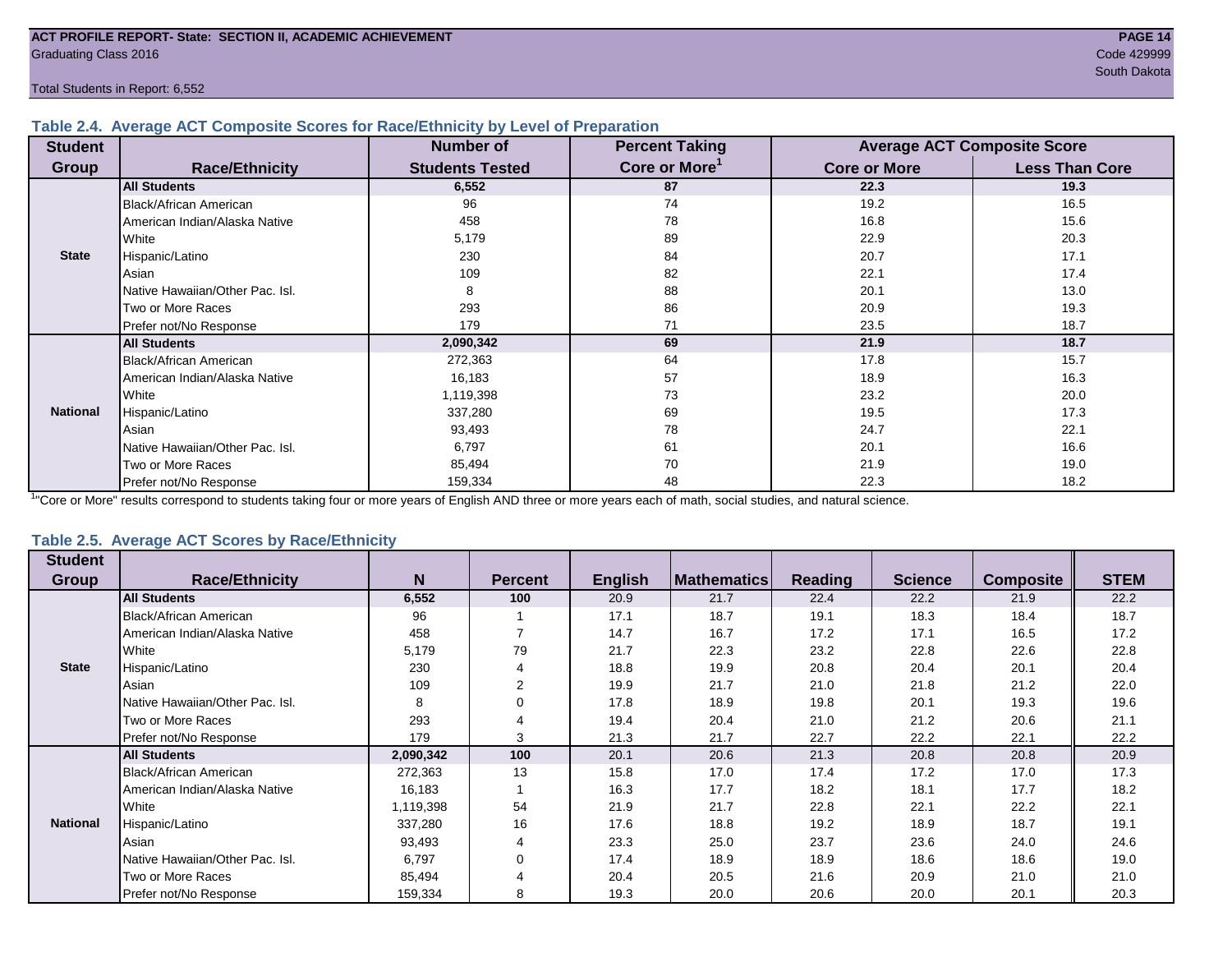### **ACT PROFILE REPORT- State: SECTION II, ACADEMIC ACHIEVEMENT PAGE 15** Code 429999 Code 429999 Code 429999 Code 429999 Code 429999 Code 429999 Code 429999 Code 429999 Code 429999 Code 429999 Code 429999 Code 429999 Code 429999 Code 429999 Code 429999 Code 429999 Code 429999 Code 429999 Code 4

South Dakota (1999) and the state of the state of the state of the state of the state of the South Dakota (199

Total Students in Report: 6,552

# **Table 2.6. Average ACT Composite Scores for Gender by Level of Preparation**

| <b>Student Group</b> | <b>Gender</b>    | <b>Number of</b>       | <b>Percent Taking</b>     | <b>Average ACT Composite Score</b> |                       |  |  |
|----------------------|------------------|------------------------|---------------------------|------------------------------------|-----------------------|--|--|
|                      |                  | <b>Students Tested</b> | Core or More <sup>1</sup> | <b>Core or More</b>                | <b>Less Than Core</b> |  |  |
|                      | Males            | 2,926                  | 86                        | 22.6                               | 19.3                  |  |  |
| <b>State</b>         | 3,624<br>Females |                        | 88                        | 22.1                               | 19.3                  |  |  |
|                      | No Response      |                        |                           |                                    | 22.0                  |  |  |
|                      | Males            | 971,383                | 68                        | 22.1                               | 18.5                  |  |  |
| <b>National</b>      | Females          | 1,074,049              | 72                        | 21.7                               | 19.1                  |  |  |
|                      | No Response      | 44,910                 | 28                        | 19.3                               | 16.5                  |  |  |

# **Table 2.7. Average ACT Scores by Gender**

| <b>Student Group</b> | Gender       | r       | <b>Percent</b> | <b>English</b> | <b>Mathematics</b> | Reading | <b>Science</b> | <b>Composite</b> | <b>STEM</b> |
|----------------------|--------------|---------|----------------|----------------|--------------------|---------|----------------|------------------|-------------|
|                      | Males        | 2,926   | 45             | 20.6           | 22.3               | 22.3    | 22.7           | 22.1             | 22.8        |
| <b>State</b>         | Females      | 3,624   | 55             | 21.2           | 21.2               | 22.5    | 21.7           | 21.8             | 21.7        |
|                      | No Response  |         |                | 22.0           | 18.0               | 21.0    | 19.5           | 20.5             | 19.0        |
|                      | <b>Males</b> | 971,383 | 46             | 19.8           | 21.0               | 21.0    | 21.1           | 20.9             | 21.3        |
| <b>National</b>      | Females      | 074,049 | 51             | 20.6           | 20.3               | 21.6    | 20.6           | 20.9             | 20.7        |
|                      | No Response  | 44,910  |                | 16.5           | 17.9               | 18.0    | 17.9           | 17.7             | 18.2        |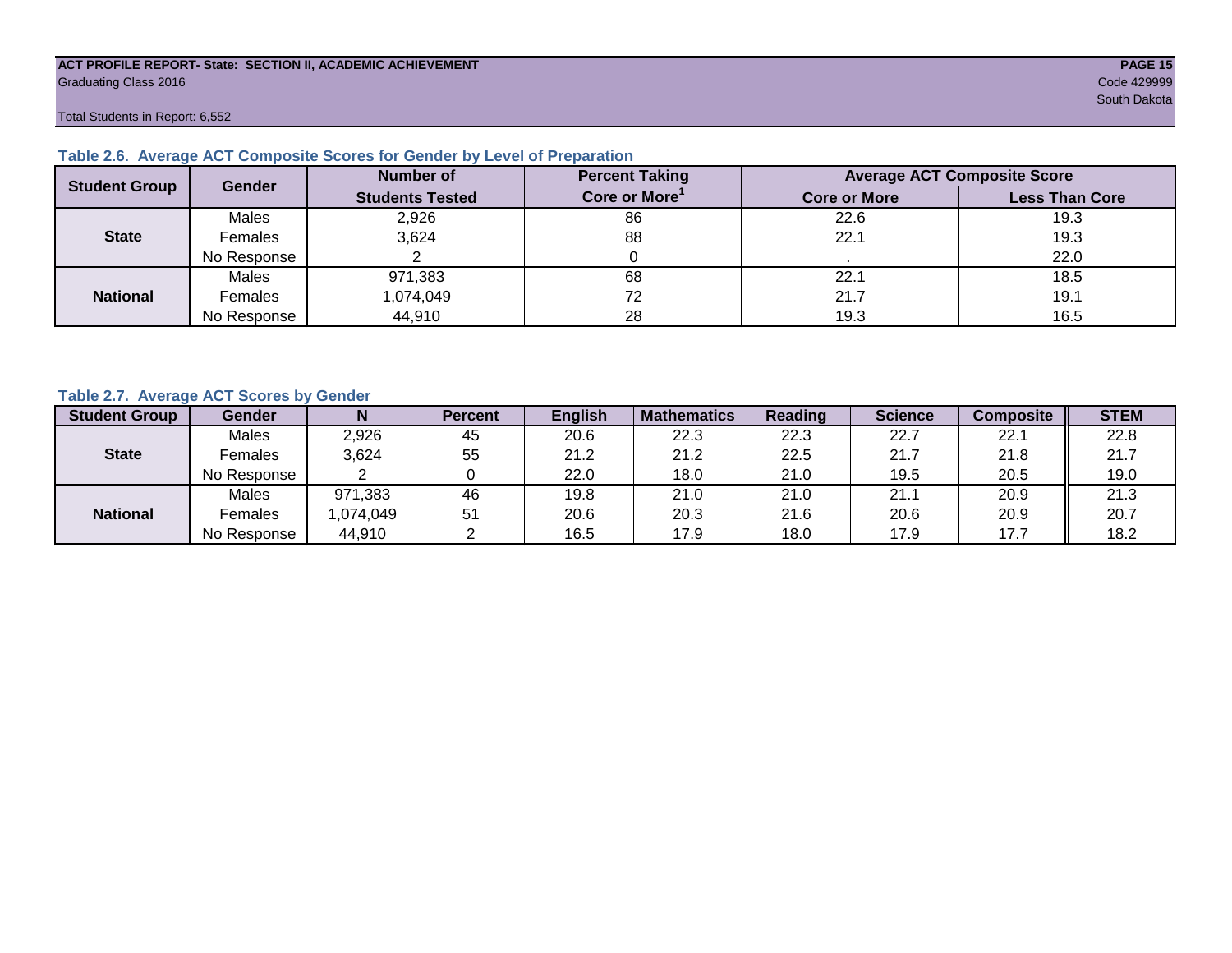**ACT PROFILE REPORT- State: SECTION II, ACADEMIC ACHIEVEMENT PAGE 16** Graduating Class 2016 Code 429999

Total Students in Report: 6,552

# This page intentionally left blank.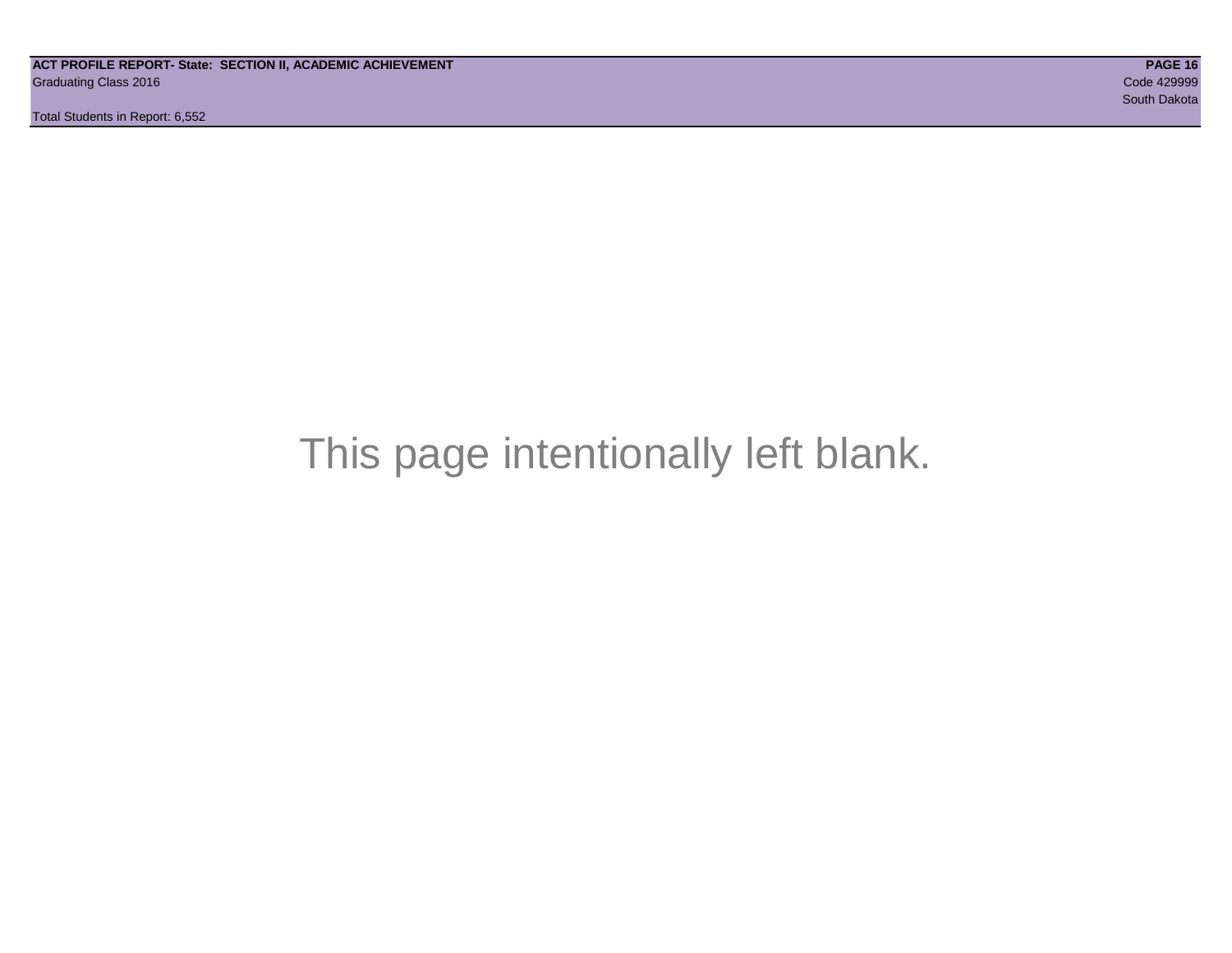# Section III College and Career Readiness and the Impact of Course Rigor

Beginning with the Graduating Class of 2013, all students whose scores are college reportable, both standard and extended time tests, are now included. Also beginning with the 2013 Graduating Class data, College Readiness Benchmarks for Reading and Science were updated to reflect the most recent college coursework research.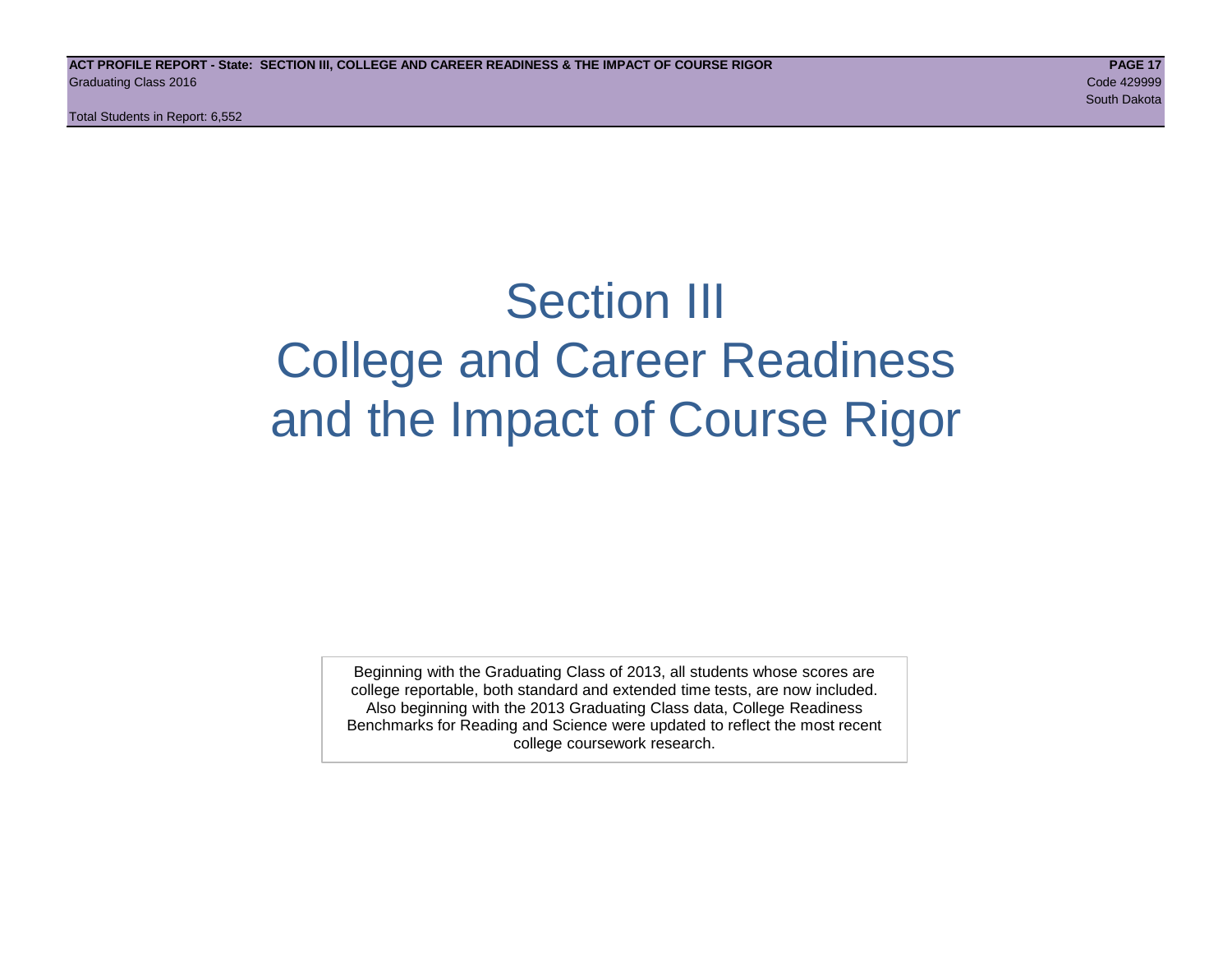### ACT PROFILE REPORT - State: SECTION III, COLLEGE AND CAREER READINESS & THE IMPACT OF COURSE RIGOR **PAGE 18** Graduating Class 2016 Code 429999

South Dakota

Total Students in Report: 6,552

| <b>Student</b>  | <b>CRS</b> |         | <b>English</b> |         | <b>Mathematics</b> |         | Reading | <b>Science</b> |    |  |
|-----------------|------------|---------|----------------|---------|--------------------|---------|---------|----------------|----|--|
| Group           | Range      | N.      | %              | N.      | %                  | N.      | %       | N              | %  |  |
|                 | 33 to 36   | 256     | 4              | 115     | $\overline{2}$     | 345     | 5       | 212            | 3  |  |
|                 | 28 to 32   | 655     | 10             | 626     | 10                 | 1,012   | 15      | 578            | 9  |  |
|                 | 24 to 27   | 1,136   | 17             | 1,789   | 27                 | 1,253   | 19      | 1,681          | 26 |  |
| <b>State</b>    | 20 to 23   | 1,834   | 28             | 1,451   | 22                 | 1.775   | 27      | 2,261          | 35 |  |
|                 | 16 to 19   | 1,397   | 21             | 2,020   | 31                 | 1,388   | 21      | 1,377          | 21 |  |
|                 | 13 to 15   | 845     | 13             | 526     | 8                  | 571     | 9       | 325            | 5  |  |
|                 | 01 to 12   | 429     |                | 25      | 0                  | 208     | 3       | 118            |    |  |
|                 | 33 to 36   | 116,080 | 6              | 59,483  | 3                  | 130,942 | 6       | 72,515         | 3  |  |
|                 | 28 to 32   | 200,641 | 10             | 192,181 | 9                  | 275,075 | 13      | 157,797        | 8  |  |
|                 | 24 to 27   | 315,883 | 15             | 404.868 | 19                 | 295.645 | 14      | 407,121        | 19 |  |
| <b>National</b> | 20 to 23   | 472,860 | 23             | 351.510 | 17                 | 483,472 | 23      | 578,034        | 28 |  |
|                 | 16 to 19   | 378,663 | 18             | 701,208 | 34                 | 451,883 | 22      | 502.407        | 24 |  |
|                 | 13 to 15   | 317,275 | 15             | 353,660 | 17                 | 297,137 | 14      | 234,398        | 11 |  |
|                 | 01 to 12   | 288,940 | 14             | 27,432  |                    | 156,188 |         | 138,070        |    |  |

**Table 3.1. Percent of Students in College and Career Readiness Standards (CCRS) Score Ranges**

## **Table 3.2. Percent of Students Who Met College Readiness Benchmark Scores by Gender**

| <b>Student Group</b> | Gender      |         |             | <b>Percent of Students</b> |         | Met      |
|----------------------|-------------|---------|-------------|----------------------------|---------|----------|
|                      |             | English | Mathematics | Reading                    | Science | All Four |
|                      | Males       | 68      | 55          | 52                         | 50      | 35       |
| <b>State</b>         | Females     | 71      | 47          | 53                         | 43      | 31       |
|                      | No Response | 50      |             | 50                         |         | 0        |
|                      | Males       | 59      | 44          | 43                         | 39      | 28       |
| <b>National</b>      | Females     | 64      | 39          | 47                         | 34      | 25       |
|                      | No Response | 39      | 21          | 24                         | 18      | 11       |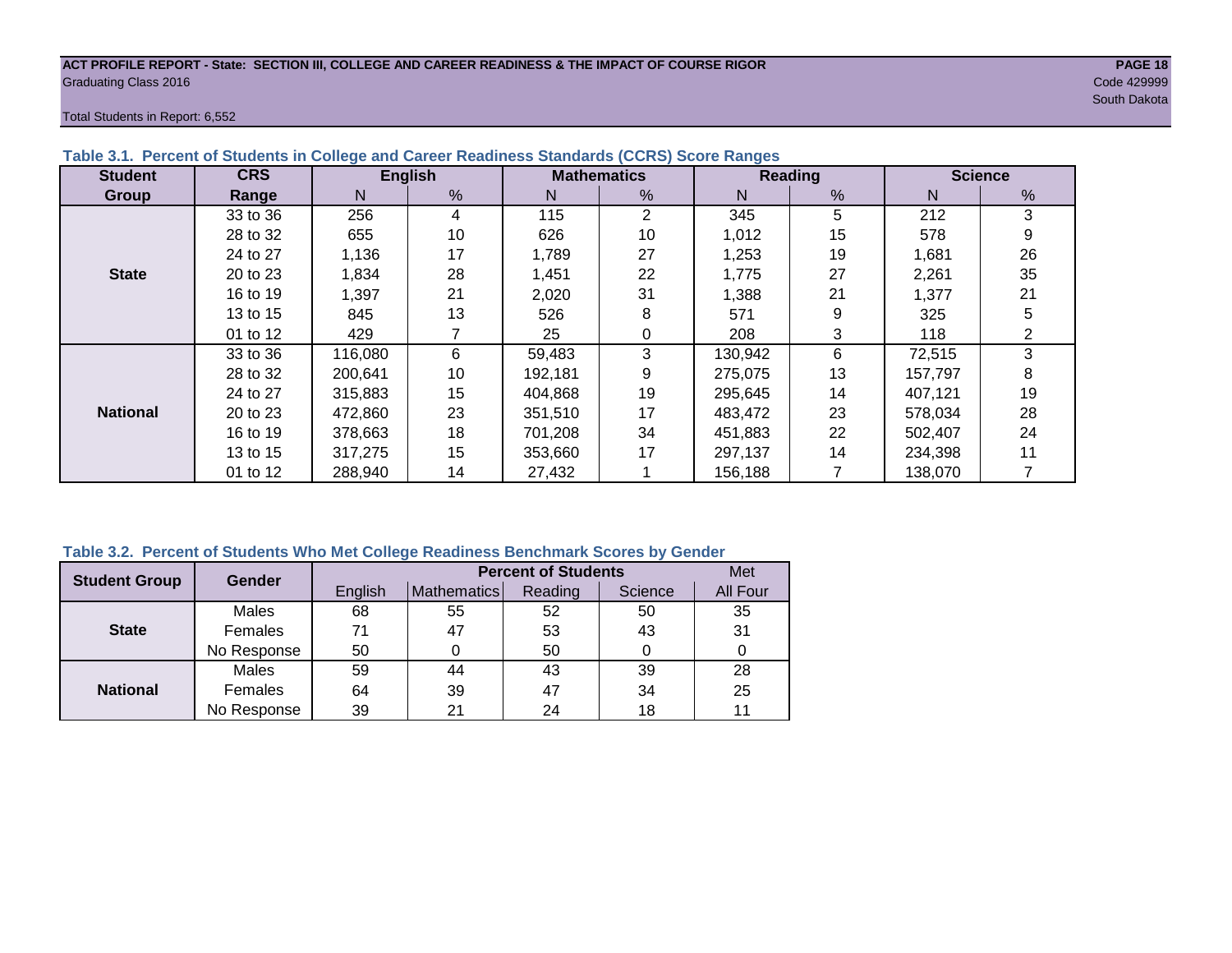### **ACT PROFILE REPORT - State: SECTION III, COLLEGE AND CAREER READINESS & THE IMPACT OF COURSE RIGOR PAGE 19** Graduating Class 2016 Code 429999

#### Total Students in Report: 6,552

**Table 3.3. Percent of Students Who Met ACT College Readiness Benchmark Scores by Race/Ethnicity**

|                 |                                |           | <b>English</b> | <b>Mathematics</b> | <b>Reading</b> | <b>Science</b> | <b>All Four</b> | <b>STEM</b>  |
|-----------------|--------------------------------|-----------|----------------|--------------------|----------------|----------------|-----------------|--------------|
| Student         |                                |           | Benchmark=18   | Benchmark=22       | Benchmark=22   | Benchmark=23   |                 | Benchmark=26 |
| Group           |                                | N.        | %              | %                  | %              | %              | %               | %            |
|                 | <b>All Students</b>            | 6,552     | 70             | 51                 | 53             | 46             | 33              | 23           |
|                 | Black/African American         | 96        | 42             | 22                 | 30             | 16             |                 |              |
|                 | American Indian/Alaska Native  | 458       | 22             | 10                 | 17             | 9              |                 |              |
|                 | White                          | 5,179     | 76             | 57                 | 58             | 51             | 37              | 26           |
| <b>State</b>    | Hispanic/Latino                | 230       | 57             | 36                 | 39             | 32             | 21              | 13           |
|                 | Asian                          | 109       | 61             | 48                 | 44             | 39             | 28              | 27           |
|                 | Native Hawaiian/Other Pac. Isl | 8         | 50             | 38                 | 38             | 38             | 38              | 13           |
|                 | Two or More Races              | 293       | 57             | 37                 | 41             | 36             | 22              | 14           |
|                 | Prefer Not to Respond          | 179       | 69             | 51                 | 55             | 50             | 34              | 26           |
|                 | <b>All Students</b>            | 2,090,342 | 61             | 41                 | 44             | 36             | 26              | 20           |
|                 | <b>Black/African American</b>  | 272,363   | 33             | 13                 | 19             | 11             |                 |              |
|                 | American Indian/Alaska Native  | 16,183    | 37             | 18                 | 25             | 16             |                 | ิค           |
|                 | White                          | 1,119,398 | 73             | 50                 | 55             | 46             | 34              | 25           |
| <b>National</b> | Hispanic/Latino                | 337,280   | 46             | 27                 | 30             | 21             | 14              | 9            |
|                 | Asian                          | 93,493    | 75             | 70                 | 59             | 56             | 46              | 44           |
|                 | Native Hawaiian/Other Pac. Isl | 6,797     | 45             | 29                 | 30             | 23             | 16              | 11           |
|                 | Two or More Races              | 85,494    | 64             | 40                 | 46             | 36             | 26              | 19           |
|                 | Prefer Not to Respond          | 159,334   | 55             | 36                 | 40             | 32             | 24              | 19           |

# **Table 3.4. Progress Toward Career Readiness<sup>1</sup>**

| <b>Student</b>  | <b>Progress Toward</b>  |           |      | Average   |
|-----------------|-------------------------|-----------|------|-----------|
| Group           | NCRC <sup>2</sup> Level | N         | $\%$ | Composite |
|                 | Gold                    | 5,355     | 82   | 23.4      |
| <b>State</b>    | Silver                  | 1,035     | 16   | 15.8      |
|                 | <b>Bronze</b>           | 141       | 2    | 12.6      |
|                 | Needs Improvement       | 21        | 0    | 10.5      |
|                 | Gold                    | 1,418,678 | 68   | 23.7      |
| <b>National</b> | Silver                  | 496,817   | 24   | 15.6      |
|                 | <b>Bronze</b>           | 142,375   | 7    | 12.6      |
|                 | Needs Improvement       | 32,472    | 2    | 10.4      |

<sup>1</sup> Progress reflects degree to which students are on track for attaining workplace employability skills critical to job success.

<sup>2</sup> Additional information on the ACT NCRC (National Career Readiness Certificate) can be found at www.act.org.

South Dakota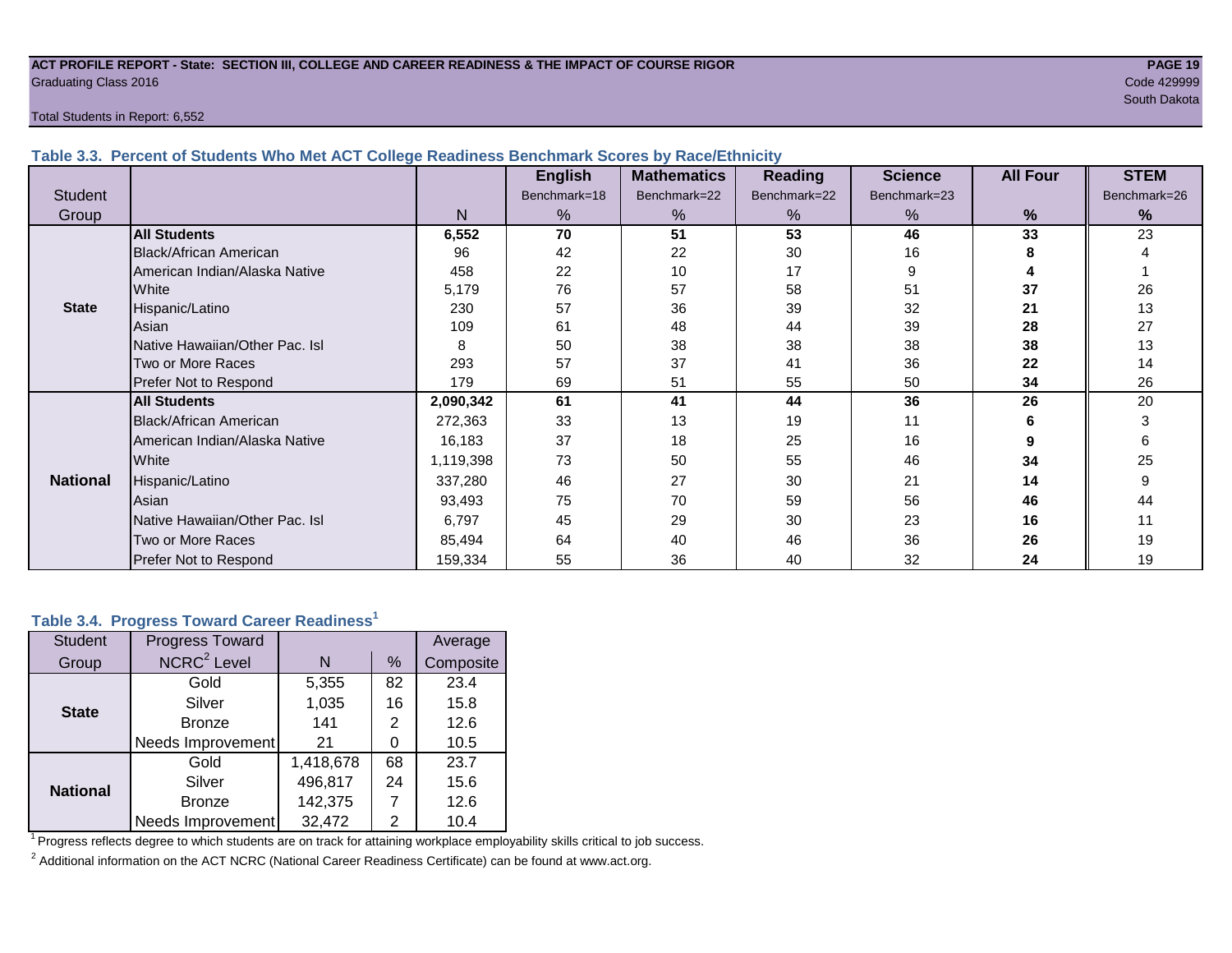#### **ACT PROFILE REPORT - State: SECTION III, COLLEGE AND CAREER READINESS & THE IMPACT OF COURSE RIGOR PAGE 20** Graduating Class 2016 Code 429999

Total Students in Report: 6,552

| <b>Student</b>  | . .<br><b>Curriculum</b>  |          |    | <b>English</b> |    | <b>Mathematics</b> |    | Reading |            | <b>Science</b> |    | Composite <sup>4</sup> |    | <b>STEM</b> |
|-----------------|---------------------------|----------|----|----------------|----|--------------------|----|---------|------------|----------------|----|------------------------|----|-------------|
| Group           | <b>Taken</b>              | N        | %  | Avg            | %  | Avg                | %  | Avg     | %          | Avg            | %  | Avg                    | %  | Avg         |
|                 | Core or More <sup>2</sup> | 5.714    | 73 | 21.4           | 54 | 22.7               | 55 | 22.8    | 49         | 22.5           | 35 | 22.3                   | 25 | 22.6        |
| <b>State</b>    | Less than Core            | 729      | 48 | 18.0           | 29 | 19.0               | 35 | 19.9    | 25         | 19.8           | 16 | 19.3                   | 10 | 19.7        |
|                 | Missing                   | 109      | 33 | 16.3           | 19 | 17.8               | 31 | 19.2    | 27<br>ا ہے | 18.7           | 13 | 18.7                   |    | 18.5        |
|                 | Core or More              | ,441,538 | 69 | 21.3           | 48 | 21.5               | 51 | 22.3    | 43         | 21.7           | 32 | 21.9                   | 24 | 21.9        |
| <b>National</b> | Less than Core            | 483,335  | 46 | 17.8           | 26 | 18.7               | 31 | 19.2    | 23         | 18.8           | 15 | 18.7                   |    | 19.0        |
|                 | Missing                   | 165,469  | 38 | 16.4           | 20 | 17.7               | 24 | 18.0    | 18         | 17.8           |    | 17.6                   |    | 18.0        |

## **Table 3.5. College Readiness Benchmark Percent and Average ACT Scores by Overall High School Curriculum**

<sup>1</sup> "Curriculum Taken" reflects overall high school curriculum in this table.

<sup>2</sup> "Core or More" results correspond to students taking four or more years of English AND three or more years each of math, social studies, and natural science.

 $3$  Zero years or no coursework information reported in one or more content areas.

<sup>4</sup> Composite College Readiness Benchmark % results reflect students who met all four subject-area benchmarks.

## **Table 3.6. College Readiness Benchmark Percent and Average ACT Scores by Content-Specific Curriculum**

| <b>Student</b>  | <b>Curriculum</b>         |         | <b>English</b> |      |          | <b>Mathematics</b> |      |          | <b>Reading</b> |      | <b>Science</b> |    |      |
|-----------------|---------------------------|---------|----------------|------|----------|--------------------|------|----------|----------------|------|----------------|----|------|
| <b>Group</b>    | $\mathsf{Taken}^1$        | N       | %              | Avg  | N        | $\frac{9}{6}$      | Avg  | N        | %              | Avg  | N              | %  | Avg  |
|                 | Core or More <sup>2</sup> | 6,231   | 71             | 21.1 | 6.250    | 53                 | 21.9 | 6,324    | 53             | 22.5 | 6.124          | 47 | 22.4 |
| <b>State</b>    | Less than Core            | 220     | 56             | 19.0 | 195      | 13                 | 17.2 | 127      | 38             | 19.9 | 325            | 21 | 19.1 |
|                 | Missing <sup>3</sup>      | 101     | 31             | 16.1 | 107      | 19                 | 17.8 | 101      | 31             | 19.2 | 103            | 26 | 18.6 |
|                 | Core or More              | 821,855 | 65             | 20.7 | .834.921 | 44                 | 21.0 | .707.404 | 48             | 21.8 | 1.679.561      | 41 | 21.4 |
| <b>National</b> | Less than Core            | 121.175 | 34             | 15.8 | 101.097  |                    | 16.1 | 229,685  | 32             | 19.2 | 255,155        | 17 | 18.0 |
|                 | Missing                   | 147,312 | 40             | 16.6 | 154,324  | 20                 | 17.8 | 153,253  | 25             | 18.2 | 155,626        | 19 | 18.0 |

<sup>1</sup>"Curriculum Taken" reflects content-specific curriculum in this table.

<sup>2</sup> "Core or More" results correspond to students taking four or more years of English or three or more years of math, social studies, or natural science, respectively. For instance, Reading "Core or More" results correspond to students taking three or more years of social studies, regardless of courses taken in other content areas.

 $3$  Zero years or no coursework information reported in the specified content area.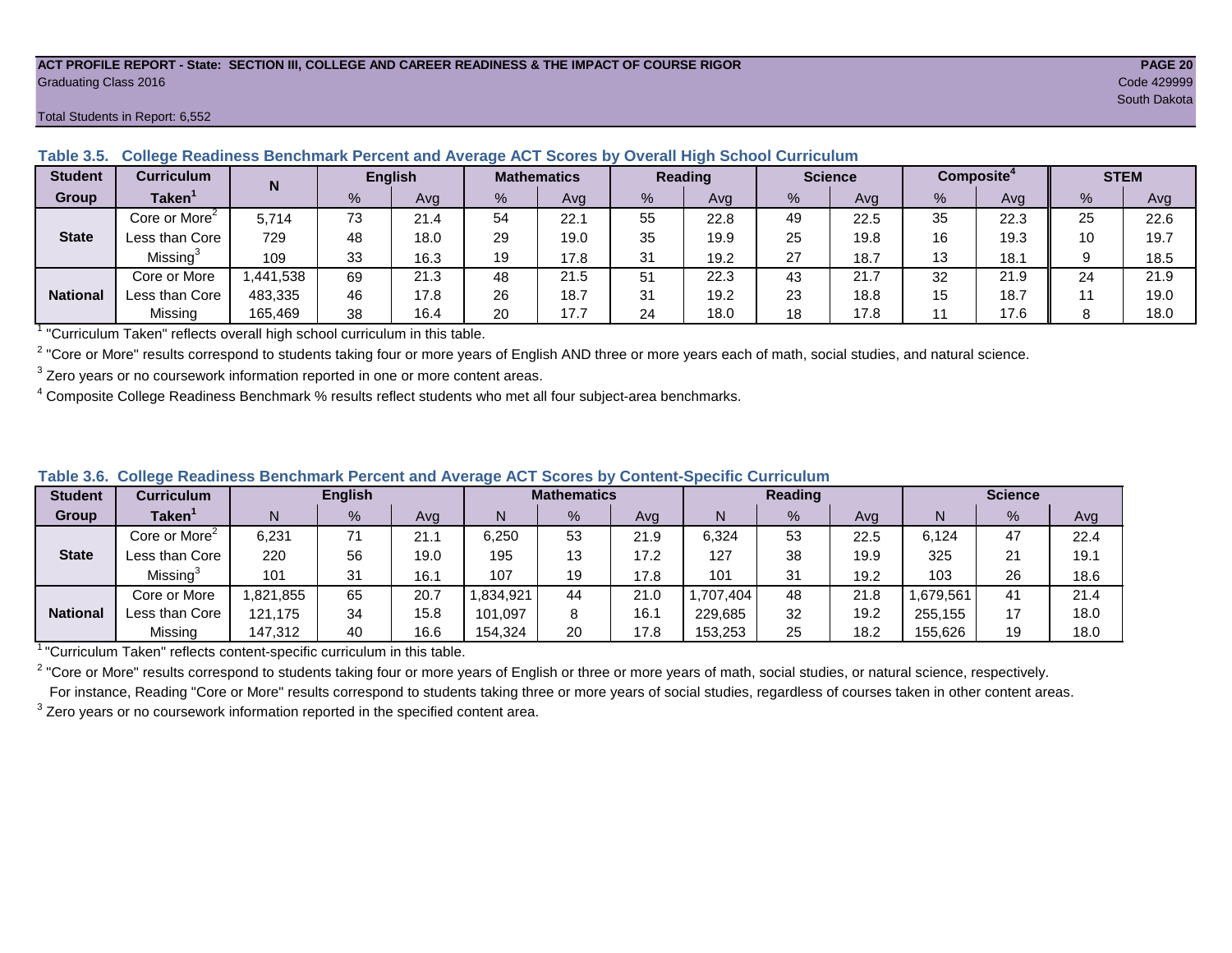#### **ACT PROFILE REPORT - State: SECTION III, COLLEGE AND CAREER READINESS & THE IMPACT OF COURSE RIGOR PAGE 21** Graduating Class 2016 Code 429999

South Dakota (1999) and the state of the state of the state of the state of the state of the South Dakota (199

Total Students in Report: 6,552

# **Table 3.7. College Readiness Benchmark (CRB) Percent and Average ACT Scores by Common Course Patterns**

| <b>Course Pattern</b>                            |                |                                  | <b>State</b>       |                  | <b>National</b> |                                  |                    |                                     |  |
|--------------------------------------------------|----------------|----------------------------------|--------------------|------------------|-----------------|----------------------------------|--------------------|-------------------------------------|--|
|                                                  |                | <b>Percent Taking</b>            | Avg ACT            | Percent Who Met  |                 | <b>Percent Taking</b>            | Avg ACT            | Percent Who Met                     |  |
| <b>ENGLISH COURSE PATTERN</b>                    | $\overline{N}$ | Pattern                          | English            | <b>Benchmark</b> | $\mathsf{N}$    | Pattern                          | English            | <b>Benchmark</b>                    |  |
| Eng 9, Eng 10, Eng 11, Eng 12, & Other English   | 1,815          | 28                               | 21.5               | 74               | 385,251         | 18                               | 21.7               | 71                                  |  |
| Eng 9, Eng 10, Eng 11, Eng 12                    | 4,416          | 67                               | 20.9               | 70               | 1,436,604       | 69                               | 20.4               | 63                                  |  |
| Less than 4 years of English                     | 220            | 3                                | 19.0               | 56               | 121,175         | 6                                | 15.8               | 34                                  |  |
| Zero years / no English courses reported         | 101            | 2                                | 16.1               | 31               | 147,312         | $\overline{7}$                   | 16.6               | 40                                  |  |
|                                                  |                |                                  |                    |                  |                 |                                  |                    |                                     |  |
|                                                  |                | <b>Percent Taking</b>            | Avg ACT            | Percent Who Met  |                 | <b>Percent Taking</b>            | Avg ACT            | Percent Who Met                     |  |
| <b>MATHEMATICS COURSE PATTERN</b>                | $\mathsf{N}$   | Pattern                          | Math               | <b>Benchmark</b> | $\mathsf{N}$    | Pattern                          | Math               | <b>Benchmark</b>                    |  |
| Alg 1, Alg 2, Geom, Trig, & Calc                 | 294            | 4                                | 24.8               | 74               | 125,390         | 6                                | 23.2               | 63                                  |  |
| Alg 1, Alg 2, Geom, Trig, & Other Adv Math       | 452            | 7                                | 22.2               | 58               | 163,212         | 8                                | 21.6               | 52                                  |  |
| Alg 1, Alg 2, Geom, & Trig                       | 324            | 5                                | 20.8               | 44               | 126,596         | 6                                | 18.9               | 27                                  |  |
| Alg 1, Alg 2, Geom, & Other Adv Math             | 1,364          | 21                               | 21.6               | 52               | 379,347         | 18                               | 19.3               | 30                                  |  |
| Other comb of 4 or more years of Math            | 2.264          | 35                               | 23.9               | 70               | 689,169         | 33                               | 23.6               | 64                                  |  |
| Alg 1, Alg 2, & Geom                             | 1,094          | 17                               | 18.2               | 19               | 243,569         | 12                               | 16.8               | 10                                  |  |
| Other comb of 3 or 3.5 years of Math             | 458            | $\overline{7}$                   | 20.2               | 37               | 107,638         | 5                                | 19.5               | 32                                  |  |
| Less than 3 years of Math                        | 195            | 3                                | 17.2               | 13               | 101,097         | 5                                | 16.1               | 8                                   |  |
| Zero years / no Math courses reported            | 107            | 2                                | 17.8               | 19               | 154,324         | $\overline{7}$                   | 17.8               | 20                                  |  |
|                                                  |                |                                  |                    |                  |                 |                                  |                    |                                     |  |
|                                                  |                | <b>Percent Taking</b>            | Avg ACT            | Percent Who Met  |                 | <b>Percent Taking</b>            | Avg ACT            | Percent Who Met                     |  |
| <b>SOCIAL SCIENCE COURSE PATTERN</b>             | $\overline{N}$ | Pattern                          | Reading            | <b>Benchmark</b> | N               | Pattern                          | Reading            | <b>Benchmark</b>                    |  |
| US Hist, World Hist, Am Gov, & Other Hist        | 29             | 0                                | 20.7               | 55               | 51,783          | $\overline{2}$                   | 22.1               | 50                                  |  |
| Other comb of 4 or more years Social Science     | 4,744          | 72                               | 22.9               | 56               | 979,530         | 47                               | 22.3               | 51                                  |  |
| US Hist, World Hist, & Am Gov                    | 92             | $\mathbf{1}$                     | 20.1               | 33               | 120,501         | 6                                | 19.6               | 33                                  |  |
| Other comb of 3 or 3.5 years of Social Science   | 1,459          | 22                               | 21.4               | 45               | 555,590         | 27                               | 21.4               | 45                                  |  |
| Less than 3 years of Social Science              | 127            | 2                                | 19.9               | 38               | 229,685         | 11                               | 19.2               | 32                                  |  |
| Zero years / no Social Science courses reported  | 101            | 2                                | 19.2               | 31               | 153,253         | $\overline{7}$                   | 18.2               | 25                                  |  |
|                                                  |                |                                  |                    | Percent Who Met  |                 |                                  |                    |                                     |  |
| NATURAL SCIENCE COURSE PATTERN                   | $\overline{N}$ | <b>Percent Taking</b><br>Pattern | Avg ACT<br>Science | <b>Benchmark</b> | N               | <b>Percent Taking</b><br>Pattern | Avg ACT<br>Science | Percent Who Met<br><b>Benchmark</b> |  |
| Gen Sci <sup>1</sup> , Bio, Chem, & Phys         |                |                                  |                    |                  |                 |                                  |                    |                                     |  |
| Bio, Chem, Phys                                  | 2,586<br>279   | 39                               | 23.2<br>25.7       | 55<br>76         | 844,557         | 40                               | 22.1<br>23.0       | 46                                  |  |
| Gen Sci <sup>1</sup> , Bio, Chem                 |                | $\overline{4}$                   |                    |                  | 233,024         | 11                               |                    | 52                                  |  |
|                                                  | 3,005          | 46                               | 21.5               | 39               | 542,380         | 26                               | 20.0               | 29                                  |  |
| Other comb of 3 years of Natural Science         | 254            | 4                                | 21.2               | 39               | 59,600          | 3                                | 19.0               | 23                                  |  |
| Less than 3 years of Natural Science             | 325            | 5                                | 19.1               | 21               | 255,155         | 12                               | 18.0               | 17                                  |  |
| Zero years / no Natural Science courses reported | 103            | 2                                | 18.6               | 26               | 155,626         | $\overline{7}$                   | 18.0               | 19                                  |  |

<sup>1</sup>Includes General, Physical and Earth Sciences.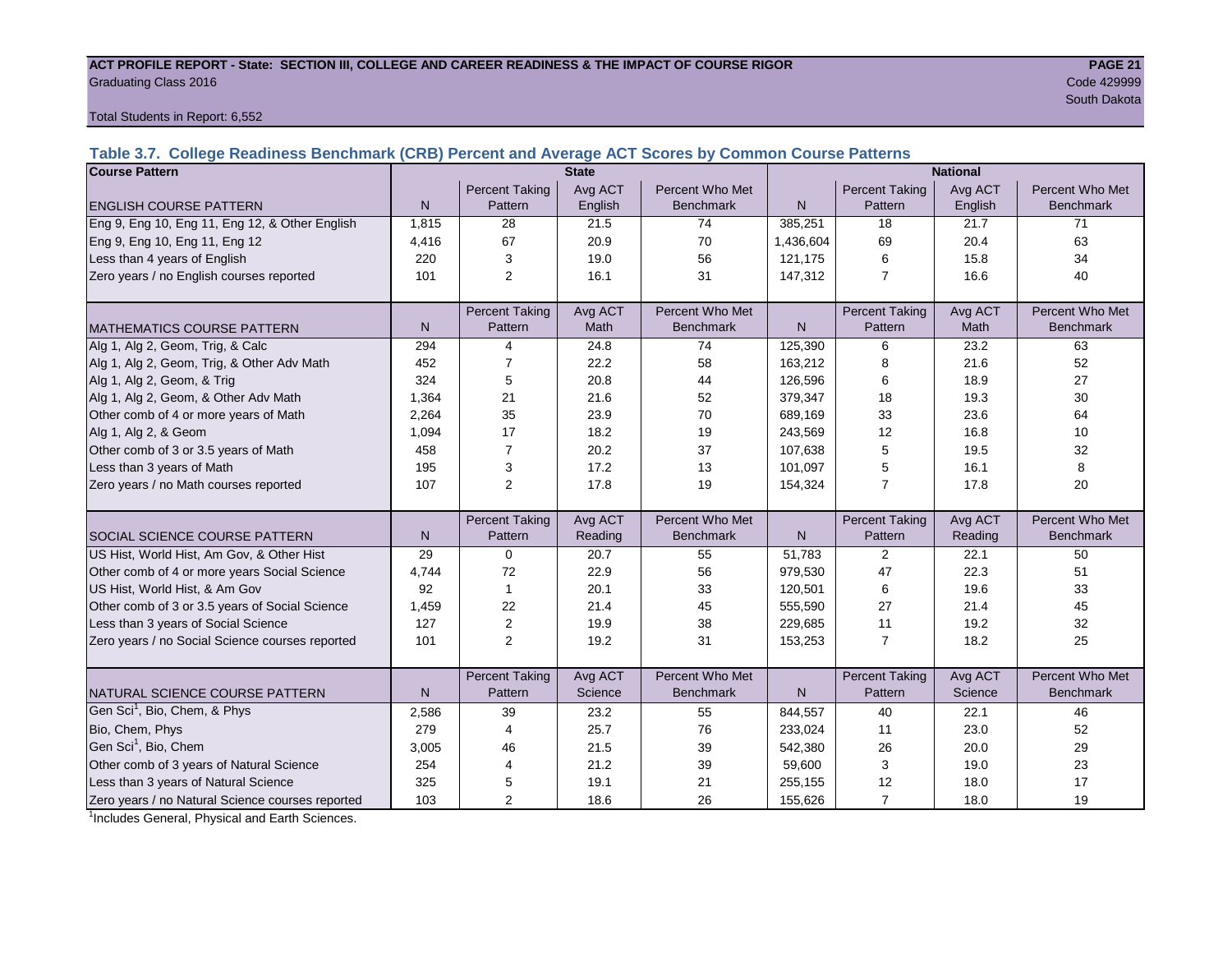### **ACT PROFILE REPORT - State: SECTION III, COLLEGE AND CAREER READINESS & THE IMPACT OF COURSE RIGOR PAGE 22** Graduating Class 2016 Code 429999

Total Students in Report: 6,552

**Table 3.8. College Readiness Benchmark (CRB) Percent and Average ACT Scores for Gender by Common Course Patterns**

| <b>Course Pattern</b>                            |       |                | <b>All Students</b> |                  |              |                | <b>Males</b> |                  | <b>Females</b> |                |            |                  |
|--------------------------------------------------|-------|----------------|---------------------|------------------|--------------|----------------|--------------|------------------|----------------|----------------|------------|------------------|
|                                                  |       |                | <b>ACT</b>          | % Who Met        |              |                | <b>ACT</b>   | % Who Met        |                |                | <b>ACT</b> | % Who Met        |
| <b>ENGLISH COURSE PATTERN</b>                    | N     | Percent        | English             | <b>Benchmark</b> | $\mathsf{N}$ | Percent        | English      | <b>Benchmark</b> | N              | Percent        | English    | <b>Benchmark</b> |
| Eng 9, Eng 10, Eng 11, Eng 12, & Other English   | 1,815 | 28             | 21.5                | 74               | 724          | 25             | 21.1         | 72               | 1,091          | 30             | 21.8       | 75               |
| Eng 9, Eng 10, Eng 11, Eng 12                    | 4,416 | 67             | 20.9                | 70               | 2,041        | 70             | 20.6         | 68               | 2,375          | 66             | 21.1       | 71               |
| Less than 4 years of English                     | 220   | 3              | 19.0                | 56               | 112          | $\overline{4}$ | 18.5         | 52               | 107            | 3              | 19.4       | 60               |
| Zero years / no English courses reported         | 101   | $\overline{2}$ | 16.1                | 31               | 49           | 2              | 16.3         | 35               | 51             | $\overline{1}$ | 15.9       | 27               |
|                                                  |       |                | <b>ACT</b>          | % Who Met        |              |                | <b>ACT</b>   | % Who Met        |                |                | <b>ACT</b> | % Who Met        |
| <b>MATHEMATICS COURSE PATTERN</b>                | N     | Percent        | Math                | <b>Benchmark</b> | $\mathsf{N}$ | Percent        | Math         | <b>Benchmark</b> | N              | Percent        | Math       | <b>Benchmark</b> |
| Alg 1, Alg 2, Geom, Trig, & Calc                 | 294   | 4              | 24.8                | 74               | 150          | 5              | 25.4         | 80               | 144            | $\overline{4}$ | 24.1       | 67               |
| Alg 1, Alg 2, Geom, Trig, & Other Adv Math       | 452   | $\overline{7}$ | 22.2                | 58               | 170          | $\,6$          | 22.5         | 59               | 282            | 8              | 22.1       | 57               |
| Alg 1, Alg 2, Geom, & Trig                       | 324   | 5              | 20.8                | 44               | 124          | $\overline{4}$ | 21.0         | 44               | 200            | 6              | 20.6       | 44               |
| Alg 1, Alg 2, Geom, & Other Adv Math             | 1,364 | 21             | 21.6                | 52               | 514          | 18             | 22.0         | 58               | 849            | 23             | 21.3       | 49               |
| Other comb of 4 or more years of Math            | 2,264 | 35             | 23.9                | 70               | 1,104        | 38             | 24.6         | 73               | 1,160          | 32             | 23.2       | 67               |
| Alg 1, Alg 2, & Geom                             | 1.094 | 17             | 18.2                | 19               | 477          | 16             | 18.7         | 24               | 617            | 17             | 17.8       | 15               |
| Other comb of 3 or 3.5 years of Math             | 458   | $\overline{7}$ | 20.2                | 37               | 234          | 8              | 20.8         | 40               | 224            | 6              | 19.6       | 33               |
| Less than 3 years of Math                        | 195   | 3              | 17.2                | 13               | 104          | $\overline{4}$ | 17.4         | 15               | 91             | 3              | 17.0       | 11               |
| Zero years / no Math courses reported            | 107   | $\overline{2}$ | 17.8                | 19               | 49           | 2              | 18.5         | 31               | 57             | 2              | 17.1       | 9                |
|                                                  |       |                | <b>ACT</b>          | % Who Met        |              |                | <b>ACT</b>   | % Who Met        |                |                | <b>ACT</b> | % Who Met        |
| <b>I</b> SOCIAL SCIENCE COURSE PATTERN           | N     | Percent        | Reading             | <b>Benchmark</b> | N            | Percent        | Reading      | <b>Benchmark</b> | N              | Percent        | Reading    | <b>Benchmark</b> |
| US Hist, World Hist, Am Gov, & Other Hist        | 29    | $\mathbf 0$    | 20.7                | 55               | 16           | $\mathbf{1}$   | 17.8         | 31               | 13             | $\mathbf 0$    | 24.2       | 85               |
| Other comb of 4 or more years Social Science     | 4.744 | 72             | 22.9                | 56               | 2,082        | 71             | 22.9         | 56               | 2,662          | 73             | 23.0       | 57               |
| US Hist, World Hist, & Am Gov                    | 92    | $\overline{1}$ | 20.1                | 33               | 45           | $\overline{2}$ | 20.7         | 40               | 47             | $\mathbf{1}$   | 19.6       | 26               |
| Other comb of 3 or 3.5 years of Social Science   | 1.459 | 22             | 21.4                | 45               | 663          | 23             | 21.3         | 46               | 795            | 22             | 21.5       | 45               |
| Less than 3 years of Social Science              | 127   | $\overline{2}$ | 19.9                | 38               | 71           | 2              | 19.8         | 35               | 56             | $\overline{2}$ | 20.1       | 41               |
| Zero years / no Social Science courses reported  | 101   | $\overline{2}$ | 19.2                | 31               | 49           | 2              | 19.6         | 35               | 51             | $\overline{1}$ | 18.9       | 27               |
|                                                  |       |                | <b>ACT</b>          | % Who Met        |              |                | <b>ACT</b>   | % Who Met        |                |                | <b>ACT</b> | % Who Met        |
| NATURAL SCIENCE COURSE PATTERN                   | N     | Percent        | Science             | <b>Benchmark</b> | N            | Percent        | Science      | <b>Benchmark</b> | N              | Percent        | Science    | <b>Benchmark</b> |
| Gen Sci <sup>1</sup> , Bio, Chem, & Phys         | 2,586 | 39             | 23.2                | 55               | 1,330        | 45             | 23.9         | 59               | 1,256          | 35             | 22.6       | 51               |
| Bio, Chem, Phys                                  | 279   | $\overline{4}$ | 25.7                | 76               | 149          | 5              | 26.3         | 79               | 130            | $\overline{4}$ | 24.9       | 72               |
| Gen Sci <sup>2</sup> , Bio, Chem                 | 3,005 | 46             | 21.5                | 39               | 1,106        | 38             | 21.6         | 39               | 1,898          | 52             | 21.4       | 38               |
| Other comb of 3 years of Natural Science         | 254   | 4              | 21.2                | 39               | 141          | 5              | 21.4         | 42               | 113            | $\mathsf 3$    | 20.9       | 35               |
| Less than 3 years of Natural Science             | 325   | 5              | 19.1                | 21               | 150          | 5              | 19.4         | 23               | 175            | 5              | 18.9       | 19               |
| Zero years / no Natural Science courses reported | 103   | $\overline{2}$ | 18.6                | 26               | 50           | 2              | 19.7         | 32               | 52             |                | 17.7       | 21               |

South Dakota

<sup>1</sup>Includes General, Physical and Earth Sciences.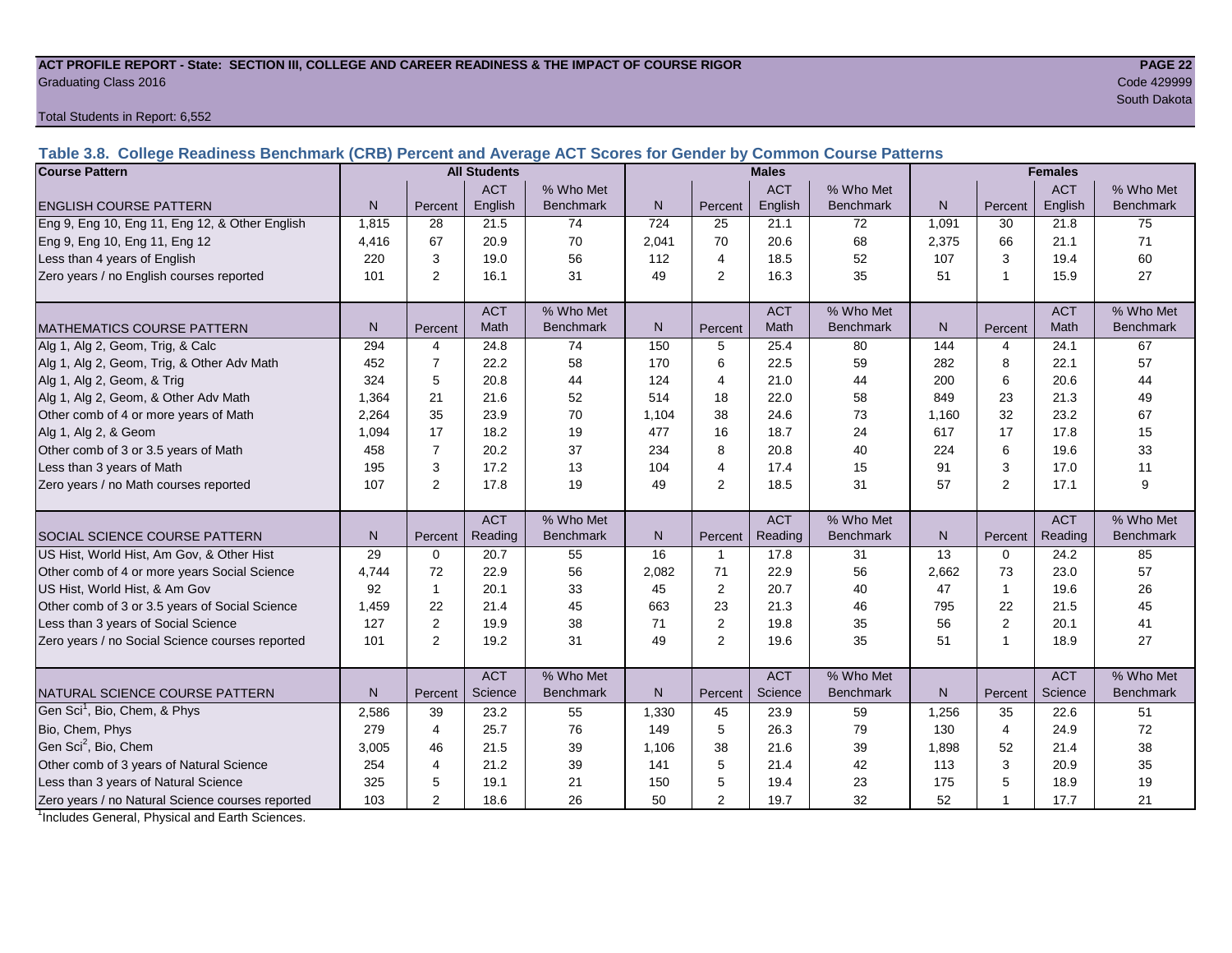# Section IV Career and Educational Aspirations

Beginning with the Graduating Class of 2013, all students whose scores are college reportable, both standard and extended time tests, are now included. Also beginning with the 2013 Graduating Class data, College Readiness Benchmarks for Reading and Science were updated to reflect the most recent college coursework research.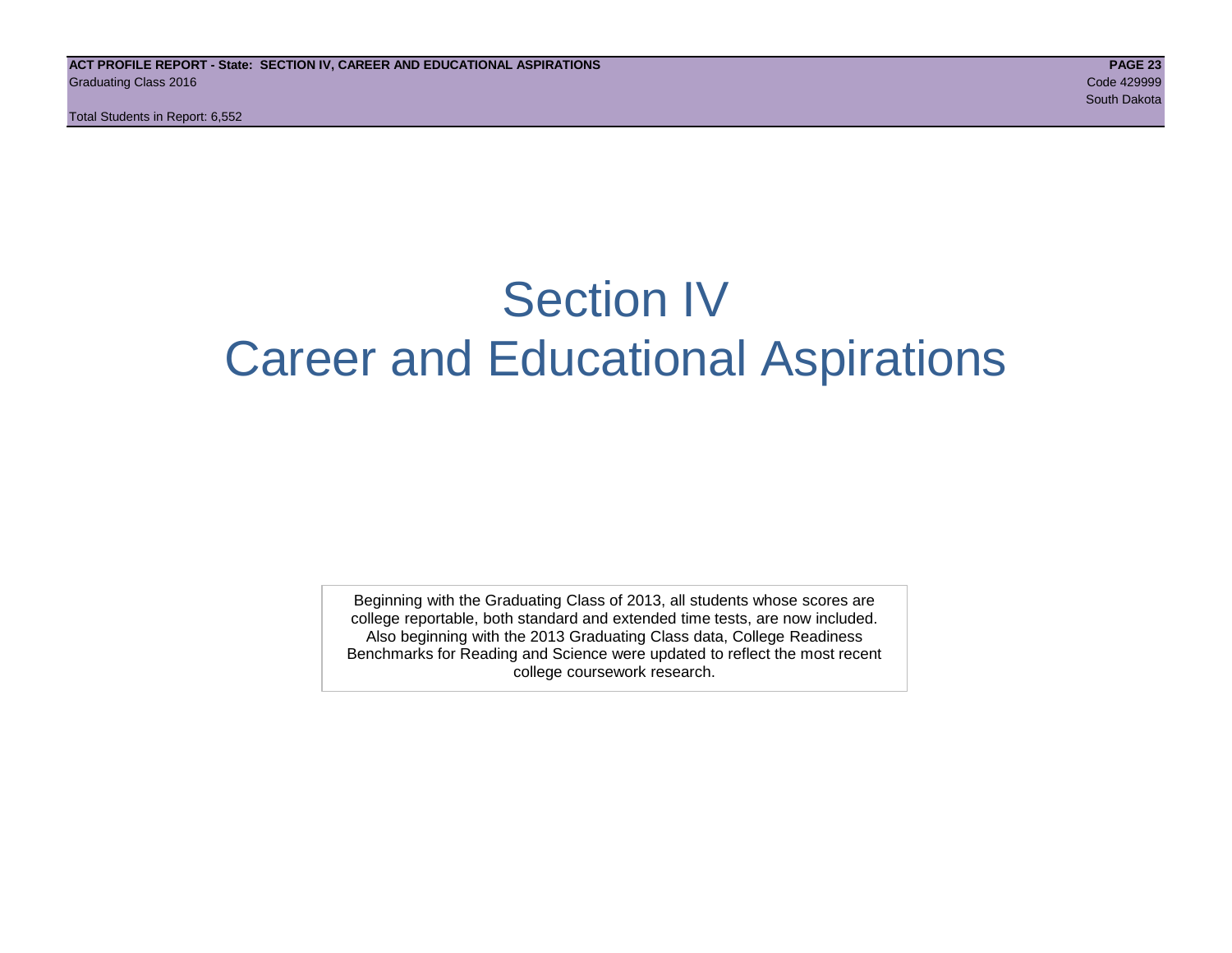#### **ACT PROFILE REPORT - State: SECTION IV, CAREER AND EDUCATIONAL ASPIRATIONS PAGE 24** Graduating Class 2016 Code 429999

Total Students in Report: 6,552

**Table 4.1. Distribution of Planned Educational Majors for All Students by College Plans**

|                                              |                | <b>All Students</b>  |         |          | Plan on 2 Years or Less of College |         | Plan on 4 Years or More of College |               |         |  |
|----------------------------------------------|----------------|----------------------|---------|----------|------------------------------------|---------|------------------------------------|---------------|---------|--|
|                                              |                |                      | Avg ACT |          |                                    | Avg ACT |                                    |               | Avg ACT |  |
| <b>Planned Educational Major</b>             | N <sup>1</sup> | Percent <sup>2</sup> | Comp    | N        | Percent                            | Comp    | N.                                 | Percent       | Comp    |  |
| Agriculture & Natural Resources Conservation | 263            | 4                    | 20.4    | 69       | 12                                 | 18.6    | 178                                | 3             | 21.0    |  |
| Architecture                                 | 72             |                      | 21.1    | 9        | 2                                  | 16.3    | 58                                 |               | 21.9    |  |
| Area, Ethnic, & Multidisciplinary Studies    | 6              | $\Omega$             | 22.0    | $\Omega$ | 0                                  |         | 5                                  | ∩             | 22.0    |  |
| Arts: Visual & Performing                    | 339            | 5                    | 21.3    | 22       |                                    | 18.6    | 298                                |               | 21.7    |  |
| <b>Business</b>                              | 430            |                      | 21.6    | 49       | 8                                  | 18.4    | 362                                |               | 22.1    |  |
| Communications                               | 56             | 1                    | 22.0    | 4        |                                    | 20.0    | 48                                 |               | 22.2    |  |
| Community, Family, & Personal Services       | 133            | $\overline{2}$       | 19.3    | 24       |                                    | 17.3    | 104                                | $\mathcal{P}$ | 19.8    |  |
| Computer Science & Mathematics               | 211            | 3                    | 23.5    | 9        | 2                                  | 20.8    | 192                                | 3             | 23.7    |  |
| Education                                    | 449            |                      | 21.1    | 16       | 3                                  | 17.1    | 418                                | 8             | 21.3    |  |
| Engineering                                  | 408            | 6                    | 24.6    | 16       | 3                                  | 19.1    | 380                                |               | 24.9    |  |
| Engineering Technology & Drafting            | 72             |                      | 21.3    | 20       | 3                                  | 20.1    | 49                                 |               | 22.1    |  |
| English & Foreign Languages                  | 65             |                      | 24.4    | 0        | 0                                  |         | 63                                 |               | 24.4    |  |
| Health Administration & Assisting            | 181            | 3                    | 20.0    | 30       | 5                                  | 17.9    | 145                                |               | 20.6    |  |
| Health Sciences & Technologies               | 1,458          | 22                   | 22.3    | 104      | 17                                 | 18.9    | 1,311                              | 24            | 22.6    |  |
| Philosophy, Religion, & Theology             | 22             | 0                    | 21.6    |          | 0                                  | 17.0    | 20                                 | $\mathbf 0$   | 21.4    |  |
| Repair, Production, & Construction           | 129            | $\overline{2}$       | 19.5    | 83       | 14                                 | 19.7    | 33                                 |               | 18.9    |  |
| Sciences: Biological & Physical              | 385            | 6                    | 24.0    | 7        |                                    | 19.1    | 367                                |               | 24.2    |  |
| Social Sciences & Law                        | 412            | 6                    | 21.9    | 20       | з                                  | 17.6    | 380                                |               | 22.2    |  |
| <b>Undecided</b>                             | 1,372          | 21                   | 21.7    | 111      | 19                                 | 18.2    | 1.088                              | 20            | 22.4    |  |
| No Response                                  | 88             |                      | 18.4    | 2        | 0                                  | 14.5    | 6                                  | 0             | 22.7    |  |

1 2-Year and 4-Year "N" counts do not reflect "Missing" and "Other" college plans, therefore they may not add up to the N count for All Students.

<sup>2</sup> Percent of students tested within College Plan groups (All Students, 2-Year, 4-Year).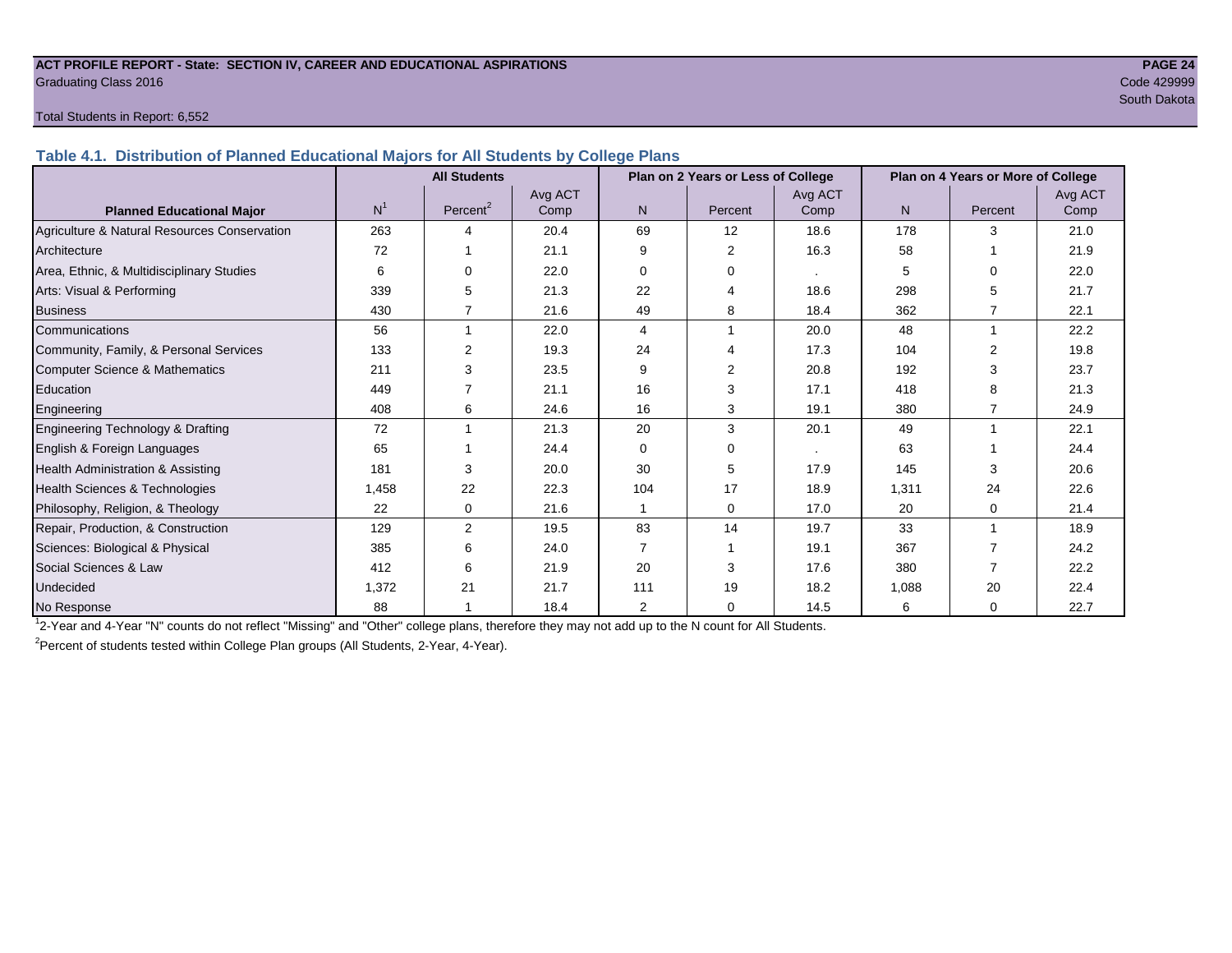#### **ACT PROFILE REPORT - State: SECTION IV, CAREER AND EDUCATIONAL ASPIRATIONS PAGE 25** Graduating Class 2016 Code 429999

# Total Students in Report: 6,552

# **Table 4.2. Average ACT Composite Scores for Racial/Ethnic Groups by Post-Secondary Educational Aspirations**

| <b>Educational Degree</b> |       | <b>All Racial/Ethnic Groups</b><br><b>Combined</b> |    | <b>Black/African American</b> |     | American Indian/ Alaska Native |       | White   |     | Hispanic/Latino |
|---------------------------|-------|----------------------------------------------------|----|-------------------------------|-----|--------------------------------|-------|---------|-----|-----------------|
| <b>Aspirations</b>        | N.    | Average                                            | N. | Average                       | N.  | Average                        | N.    | Average | N   | Average         |
| Voc-Tech                  | 158   | 18.8                                               |    | 18.7                          | 17  | 15.1                           | 130   | 19.4    |     | 16.8            |
| 2-yr College Degree       | 438   | 18.6                                               |    | 16.8                          | 51  | 15.0                           | 341   | 19.3    |     | 17.1            |
| <b>Bachelors Degree</b>   | 3.796 | 21.5                                               | 52 | 18.3                          | 211 | 16.6                           | 3,092 | 22.1    | 137 | 19.3            |
| <b>Graduate Study</b>     | 640   | 24.5                                               | 8  | 20.5                          | 25  | 20.0                           | 535   | 24.9    | 20  | 22.9            |
| Prof. Level Degree        | 1,070 | 24.7                                               | 17 | 20.2                          | 50  | 18.5                           | 852   | 25.3    | 47  | 22.6            |
| Other                     | 105   | 19.6                                               |    | 16.5                          | 13  | 15.4                           | 73    | 20.8    |     | 18.5            |
| No Response               | 345   | 19.5                                               |    | 15.1                          | 91  | 15.5                           | 156   | 22.0    | 12  | 18.0            |

| <b>Educational Degree</b> |       | <b>All Racial/Ethnic Groups</b><br><b>Combined</b> | Asian |         |          | Native Hawaiian/<br><b>Pacific Islander</b> |     | Two or more races | Prefer not to respond/<br><b>No Response</b> |         |  |
|---------------------------|-------|----------------------------------------------------|-------|---------|----------|---------------------------------------------|-----|-------------------|----------------------------------------------|---------|--|
| <b>Aspirations</b>        | N     | Average                                            | N     | Average | N.       | Average                                     | N.  | Average           | N                                            | Average |  |
| Voc-Tech                  | 158   | 18.8                                               |       |         | $^{(1)}$ |                                             |     | 14.0              |                                              | 20.0    |  |
| 2-yr College Degree       | 438   | 18.6                                               |       | 18.0    |          | 16.5                                        | 19  | 17.0              |                                              | 18.2    |  |
| <b>Bachelors Degree</b>   | 3.796 | 21.5                                               | 57    | 19.6    |          | 15.3                                        | 162 | 20.2              | 82                                           | 22.2    |  |
| <b>Graduate Study</b>     | 640   | 24.5                                               | 10    | 25.4    |          | 27.0                                        | 33  | 23.1              | ö                                            | 26.1    |  |
| Prof. Level Degree        | 1,070 | 24.7                                               | 25    | 26.0    |          | 24.0                                        | 50  | 22.6              | 27                                           | 26.1    |  |
| Other                     | 105   | 19.6                                               |       | 14.3    |          |                                             |     | 16.3              |                                              | 22.3    |  |
| No Response               | 345   | 19.5                                               | 10    | 18.1    |          |                                             | 20  | 21.2              | 48                                           | 19.8    |  |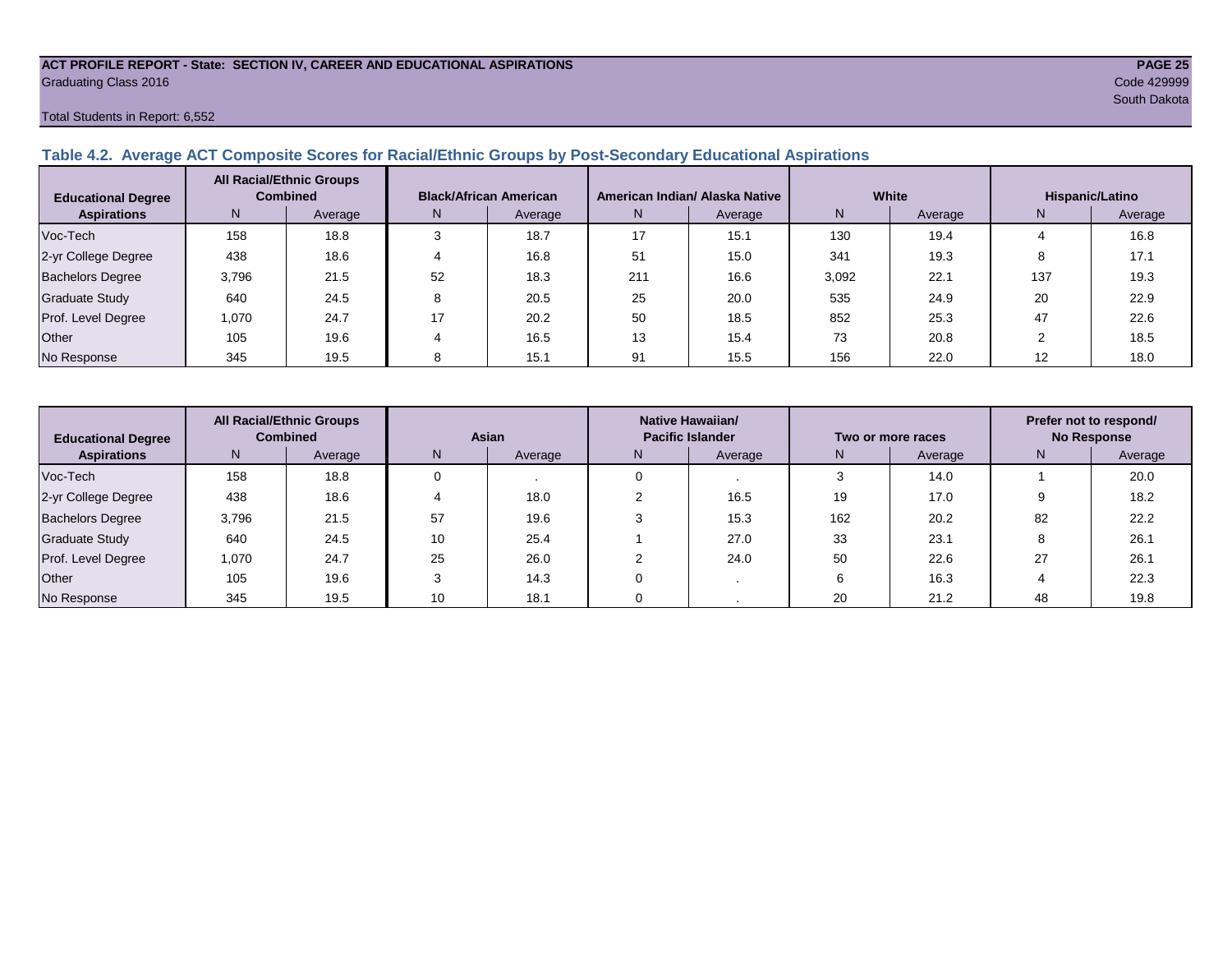# **ACT PROFILE REPORT - State: SECTION IV, CAREER AND EDUCATIONAL ASPIRATIONS PAGE 26** Graduating Class 2016 Code 429999

#### Total Students in Report: 6,552

# **Table 4.3. Students' Score Report Preferences at Time of Testing**

|                                      |              |              |                           |         | <b>Percent of Students in</b><br><b>College Readiness Standards Ranges</b> |                         |                 |                 |                 |                |                |
|--------------------------------------|--------------|--------------|---------------------------|---------|----------------------------------------------------------------------------|-------------------------|-----------------|-----------------|-----------------|----------------|----------------|
|                                      |              |              | <b>Number of Students</b> |         |                                                                            |                         |                 |                 |                 |                |                |
|                                      |              |              |                           | 2nd-6th |                                                                            |                         |                 |                 |                 |                |                |
| Name                                 | <b>State</b> | <b>Total</b> | 1st Choice                | Choice  |                                                                            | $01 - 12$ 13-15         | $16 - 19$       | $20 - 23$       | 24-27           | $28-32$ 33-36  |                |
| SOUTH DAKOTA STATE UNIVERSITY        | South Dakota | 2,042        | 968                       | 1,074   | $\mathbf 1$                                                                | 4                       | 22              | 31              | 28              | 12             |                |
| UNIVERSITY OF SOUTH DAKOTA           | South Dakota | 1,478        | 518                       | 960     | $\mathbf 0$                                                                | 4                       | 23              | 32              | 28              | 12             | 1              |
| <b>BLACK HILLS STATE UNIVERSITY</b>  | South Dakota | 610          | 272                       | 338     | 1                                                                          | $\overline{7}$          | 32              | 35              | 18              | 7              | $\Omega$       |
| NORTHERN STATE UNIVERSITY            | South Dakota | 452          | 136                       | 316     | $\overline{2}$                                                             | 11                      | 23              | 32              | 24              | 8              |                |
| UNIVERSITY OF MINNESOTA-TWIN CITIES  | Minnesota    | 431          | 140                       | 291     | $\mathbf 0$                                                                | $\overline{2}$          | 10              | 18              | 34              | 31             | 5              |
| SOUTH DAKOTA SCH OF MINES/TECH       | South Dakota | 382          | 174                       | 208     | $\Omega$                                                                   | 3                       | 12              | 19              | 35              | 27             | 5              |
| <b>DAKOTA STATE UNIVERSITY</b>       | South Dakota | 375          | 170                       | 205     | $\mathbf{1}$                                                               | 6                       | 28              | 33              | 23              | 9              | $\mathbf{1}$   |
| AUGUSTANA UNIVERSITY                 | South Dakota | 372          | 110                       | 262     | $\Omega$                                                                   | $\overline{2}$          | 15              | 24              | 35              | 21             | $\overline{2}$ |
| UNIVERSITY OF SIOUX FALLS            | South Dakota | 369          | 87                        | 282     | $\mathbf{1}$                                                               | 5                       | 27              | 31              | 25              | 11             | $\Omega$       |
| UNIVERSITY OF NEBRASKA AT LINCOLN    | Nebraska     | 354          | 82                        | 272     | $\mathbf 0$                                                                | 1                       | 8               | 25              | 36              | 26             | 5              |
| LAKE AREA TECHNICAL INSTITUTE        | South Dakota | 325          | 153                       | 172     | $\overline{2}$                                                             | 14                      | 40              | 26              | 14              | $\overline{4}$ | $\Omega$       |
| SOUTHEAST TECHNICAL INSTITUTE        | South Dakota | 254          | 99                        | 155     | 3                                                                          | 11                      | 46              | 29              | 9               | 3              | $\Omega$       |
| NORTH DAKOTA STATE UNIVERSITY        | North Dakota | 218          | 35                        | 183     | $\mathbf 0$                                                                | 3                       | 15              | 33              | 30              | 16             | $\overline{2}$ |
| MITCHELL TECHNICAL INSTITUTE         | South Dakota | 207          | 78                        | 129     | $\overline{2}$                                                             | 14                      | 36              | 29              | 16              | 3              | $\Omega$       |
| DAKOTA WESLEYAN UNIVERSITY           | South Dakota | 196          | 74                        | 122     | $\overline{2}$                                                             | 8                       | 31              | 31              | 20              | 8              | 1              |
| MINNESOTA STATE UNIVERSITY MANKATO   | Minnesota    | 182          | 41                        | 141     | $\overline{0}$                                                             | $\overline{2}$          | 20              | 38              | 32              | 8              | $\overline{0}$ |
| <b>NCAA ELIGIBILITY CENTER</b>       | Indiana      | 104          | 36                        | 68      | $\Omega$                                                                   | 3                       | 13              | 31              | 34              | 20             | $\Omega$       |
| WESTERN DAKOTA TECHNICAL INSTITUTE   | South Dakota | 104          | 33                        | 71      | 5                                                                          | 22                      | 36              | 21              | 14              | $\overline{2}$ | $\Omega$       |
| UNIVERSITY OF NORTH DAKOTA           | North Dakota | 103          | 27                        | 76      | $\overline{2}$                                                             | 6                       | 14              | 31              | 29              | 17             | 1              |
| <b>IOWA STATE UNIVERSITY</b>         | lowa         | 101          | 28                        | 73      | $\mathbf{0}$                                                               | $\overline{0}$          | 10              | 17              | 40              | 29             | 5              |
| <b>CHADRON STATE COLLEGE</b>         | Nebraska     | 92           | 33                        | 59      | $\mathbf{1}$                                                               | 10                      | 36              | 32              | 13              | 9              | $\mathbf 0$    |
| UNIVERSITY OF WYOMING                | Wyoming      | 72           | 12                        | 60      | $\mathbf 0$                                                                | 4                       | 18              | 39              | 21              | 14             | $\overline{4}$ |
| <b>ARIZONA STATE UNIVERSITY</b>      | Arizona      | 70           | 25                        | 45      | $\mathbf 0$                                                                | 4                       | 27              | 27              | 27              | 14             | $\Omega$       |
| UNIVERSITY OF IOWA                   | lowa         | 70           | 21                        | 49      | $\Omega$                                                                   | 3                       | 10              | 21              | 37              | 26             | 3              |
| UNIVERSITY OF MINNESOTA-MORRIS       | Minnesota    | 68           | 22                        | 46      | $\mathbf{1}$                                                               | 12                      | 31              | 19              | 21              | 16             | $\mathbf 0$    |
| SOUTHWEST MINNESOTA STATE UNIVERSITY | Minnesota    | 67           | 14                        | 53      | $\Omega$                                                                   | $\overline{\mathbf{4}}$ | 25              | 36              | 30              | 3              | $\mathbf{1}$   |
| <b>MOUNT MARTY COLLEGE</b>           | South Dakota | 65           | 15                        | 50      | $\overline{2}$                                                             | 5                       | 38              | 40              | 14              | $\overline{2}$ | $\Omega$       |
| <b>CREIGHTON UNIVERSITY</b>          | Nebraska     | 57           | 12                        | 45      | $\Omega$                                                                   | $\overline{2}$          | 9               | 25              | 23              | 42             | $\Omega$       |
| <b>COLORADO STATE UNIVERSITY</b>     | Colorado     | 55           | 17                        | 38      | $\Omega$                                                                   | $\overline{4}$          | 11              | 20              | 53              | 13             | $\Omega$       |
| MONTANA STATE UNIVERSITY-BOZEMAN     | Montana      | 55           | 21                        | 34      | $\overline{0}$                                                             | $\overline{2}$          | 13              | 29              | 38              | 16             | $\overline{2}$ |
| All Other Institutions               |              | 2,735        | 756                       | 1,979   | 1                                                                          | $\overline{7}$          | 20              | 24              | 23              | 21             | 4              |
| Total                                |              | 12,065       | 4,209                     | 7,856   | $\overline{1}$                                                             | 6                       | $\overline{22}$ | $\overline{28}$ | $\overline{26}$ | 15             | $\overline{2}$ |

South Dakota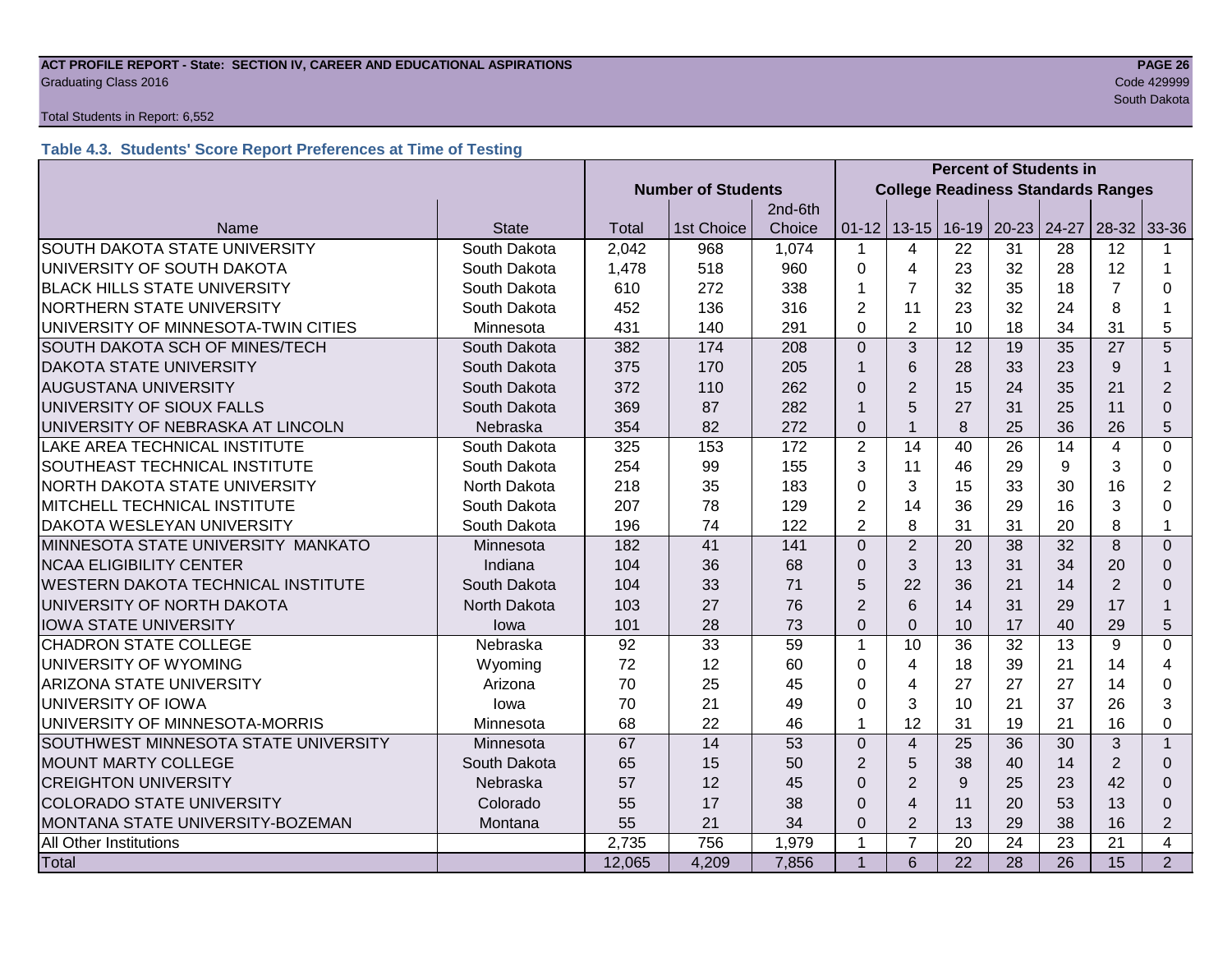# Section V Optional Writing Test Results

Beginning with the Graduating Class of 2013, all students whose scores are college reportable, both standard and extended time tests, are now included. Also beginning with the 2013 Graduating Class data, College Readiness Benchmarks for Reading and Science were updated to reflect the most recent college coursework research.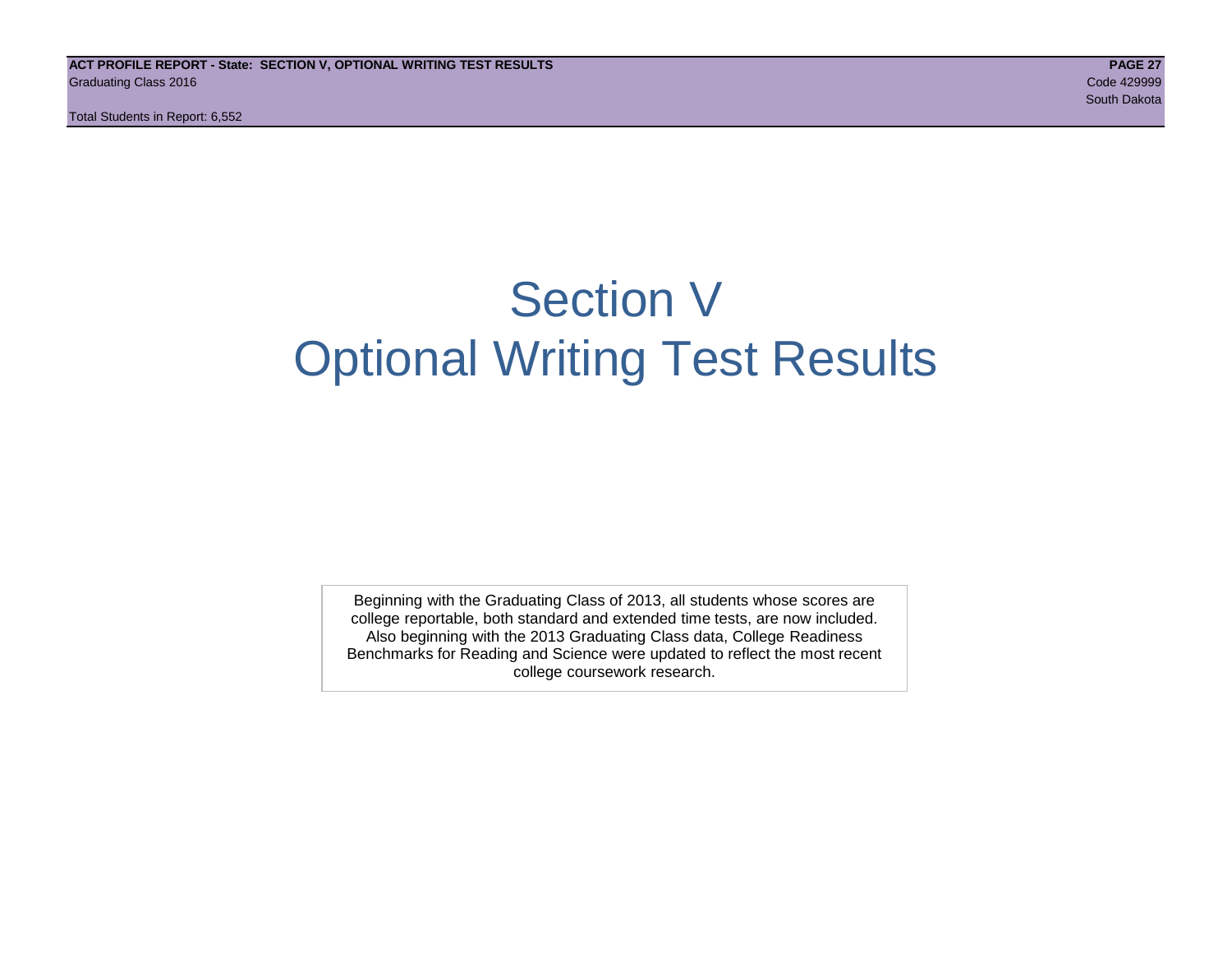#### **ACT PROFILE REPORT - State: SECTION V, OPTIONAL WRITING TEST RESULTS PAGE 28** Graduating Class 2016 Code 429999

#### Total Students in Report: 6,552

|                                 |              |          | <b>Average ACT Scores</b> |          |              |                 |              |          |              |                      |  |  |
|---------------------------------|--------------|----------|---------------------------|----------|--------------|-----------------|--------------|----------|--------------|----------------------|--|--|
|                                 |              |          |                           |          |              |                 |              |          |              | English /            |  |  |
|                                 |              | N        |                           | Writing  |              | <b>English</b>  |              | Reading  |              | <b>Language Arts</b> |  |  |
|                                 | <b>State</b> | National | <b>State</b>              | National | <b>State</b> | <b>National</b> | <b>State</b> | National | <b>State</b> | National             |  |  |
| <b>All Students</b>             | 792          | 519,922  | 18.8                      | 19.3     | 21.8         | 21.8            | 23.4         | 22.9     | 21.3         | 21.3                 |  |  |
| Black/African American          | 25           | 67,101   | 17.6                      | 16.2     | 18.2         | 17.6            | 19.8         | 19.1     | 18.6         | 17.6                 |  |  |
| American Indian/Alaska Native   | 102          | 3,056    | 15.2                      | 16.1     | 14.8         | 17.6            | 17.4         | 19.3     | 15.8         | 17.7                 |  |  |
| White                           | 494          | 234,063  | 19.8                      | 20.4     | 23.6         | 23.9            | 25.1         | 24.7     | 22.8         | 23.0                 |  |  |
| Hispanic/Latino                 | 51           | 116,135  | 18.0                      | 17.8     | 20.5         | 18.8            | 22.1         | 20.3     | 20.2         | 19.0                 |  |  |
| Asian                           | 25           | 44,606   | 17.6                      | 21.5     | 20.6         | 24.5            | 21.1         | 24.7     | 19.8         | 23.6                 |  |  |
| Native Hawaiian/Other Pac. Isl. | 4            | 1.742    | 19.5                      | 19.3     | 19.0         | 20.6            | 20.5         | 21.4     | 19.8         | 20.4                 |  |  |
| <b>Two or More Races</b>        | 65           | 21.475   | 17.8                      | 19.9     | 21.1         | 22.6            | 22.3         | 23.6     | 20.4         | 22.0                 |  |  |
| Prefer not/No Response          | 26           | 31,744   | 19.8                      | 19.9     | 23.3         | 22.8            | 25.0         | 23.8     | 22.7         | 22.2                 |  |  |
| Males                           | 314          | 220,204  | 18.2                      | 18.9     | 22.0         | 21.9            | 23.7         | 22.9     | 21.3         | 21.2                 |  |  |
| Females                         | 477          | 298,512  | 19.1                      | 19.6     | 21.6         | 21.8            | 23.1         | 22.8     | 21.3         | 21.4                 |  |  |
| No Response                     |              | 1,206    | 26.0                      | 16.3     | 27.0         | 16.8            | 23.0         | 19.0     | 25.0         | 17.3                 |  |  |

# **Table 5.1. Average ACT Writing and English/Language Arts Scores by Race/Ethnicity and Gender for students who took ACT Writing<sup>1</sup>**

<sup>1</sup>Results based on students with ACT Writing scores from test events beginning September 2015. Score scale is 1-36.

# **Table 5.2. Average ACT English and Writing Scores by Race/Ethnicity and Gender for students who took ACT Writing<sup>1</sup>**

|                                 |              |                 | <b>Average ACT Scores</b> |                 |              |                |              |                         |  |  |
|---------------------------------|--------------|-----------------|---------------------------|-----------------|--------------|----------------|--------------|-------------------------|--|--|
|                                 |              |                 |                           |                 |              |                | English /    |                         |  |  |
|                                 |              | N               |                           | <b>English</b>  |              | <b>Writing</b> |              | <b>Writing Combined</b> |  |  |
|                                 | <b>State</b> | <b>National</b> | <b>State</b>              | <b>National</b> | <b>State</b> | National       | <b>State</b> | National                |  |  |
| <b>All Students</b>             | 494          | 754,169         | 25.0                      | 19.6            | 7.0          | 6.2            | 23.3         | 18.6                    |  |  |
| Black/African American          | 2            | 85,940          | 17.0                      | 14.6            | 5.0          | 5.1            | 15.5         | 13.9                    |  |  |
| American Indian/Alaska Native   | 31           | 5,558           | 15.8                      | 15.2            | 5.2          | 5.0            | 14.8         | 14.2                    |  |  |
| <b>White</b>                    | 397          | 407,944         | 25.8                      | 21.4            | 7.2          | 6.5            | 24.0         | 20.2                    |  |  |
| Hispanic/Latino                 | 11           | 115,338         | 22.7                      | 17.1            | 6.8          | 6.0            | 21.5         | 16.5                    |  |  |
| Asian                           | 13           | 30,233          | 26.5                      | 23.2            | 7.3          | 7.1            | 24.6         | 22.0                    |  |  |
| Native Hawaiian/Other Pac. Isl. |              | 3,063           | 24.0                      | 15.9            | 6.0          | 5.6            | 22.0         | 15.3                    |  |  |
| <b>Two or More Races</b>        | 21           | 32,453          | 23.6                      | 19.6            | 6.5          | 6.2            | 21.9         | 18.5                    |  |  |
| Prefer not/No Response          | 18           | 73,640          | 25.7                      | 18.8            | 7.7          | 6.0            | 24.4         | 17.7                    |  |  |
| Males                           | 213          | 367,696         | 24.9                      | 19.2            | 6.9          | 5.9            | 23.1         | 18.0                    |  |  |
| Females                         | 281          | 356,634         | 25.1                      | 20.3            | 7.1          | 6.6            | 23.4         | 19.4                    |  |  |
| No Response                     | 0            | 29,839          |                           | 16.7            |              | 5.5            |              | 15.8                    |  |  |

<sup>1</sup>Results based on students with ACT Writing scores from test events before September 2015. Score scale is 2-12.